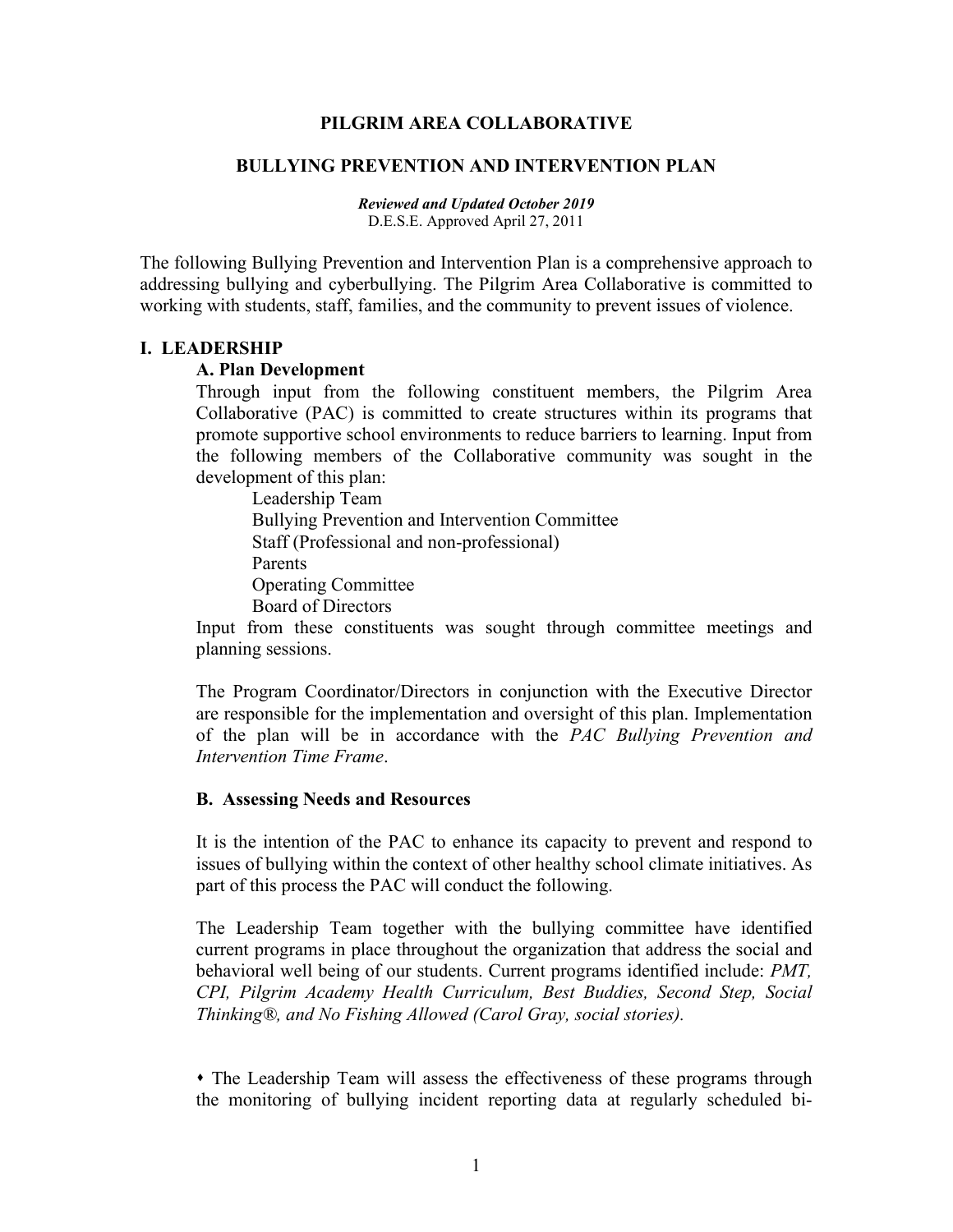monthly Leadership Team meetings. The Leadership Team will assess the outcomes of those incidents, and develop/modify/critique the action plan as a result of those incidents that work to prevent reoccurrence.

 In addition to the monitoring of bullying incident reporting data, all behavioral incidents reports will be reviewed by the Program Coordinators to identify those behaviors that may be characteristic of bullying, and follow up on those behaviors.

 Individuals within the organization (School Psychologist and Counselors) will be identified to receive training in issues around bullying that will promote a positive school climate. Following the training of specified staff, opportunities for professional development for all staff will be created to train on methods, curriculum, etc.

♦ At least once every four years beginning with 2015/16 school year, Pilgrim Area Collaborative will administer a Department of Elementary and Secondarydeveloped student survey to assess school climate and the prevalence, nature, and severity of bullying in our schools. Additionally, PAC will annually report bullying incident data to the Department. *Revised 10/2014*

 Together with the Board Policy subcommittee, a Board policy on bullying has been developed and implemented.

 The intended outcome of the assessment aspect of this plan is to develop, revise, and/or implement policies and procedures to promote a positive school climate.

### **C. Planning and Oversight**

If a reported incident of bullying occurs the following actions will be taken. (See *Protocol for Responding to a Report of Bullying* in Appendix.)

- a. Staff will reports any bullying incident using the PAC *Bullying Prevention and Intervention Incident Reporting Form.*
- b. The report will be reviewed and signed off by the Program Coordinator/Director, except when a reported bullying incident involves a member of the staff as the alleged aggressor. In such cases, the Executive Director or designee shall be responsible for investigating the report, and other steps necessary to implement the Plan, including addressing the safety of the alleged victim. If the Executive Director is the alleged aggressor, the Board of Directors or its' designee shall be responsible for investigating the report, and other steps necessary to implement the Plan, including addressing the safety of the alleged victim.
- c. Tracking of reported incidences will be conducted by the Program Coordinators with noted attention given to targets and aggressors.
- d. Analysis of bullying incidents and their resulting outcomes will be conducted by the PAC Leadership Team as the incidents occur, as well as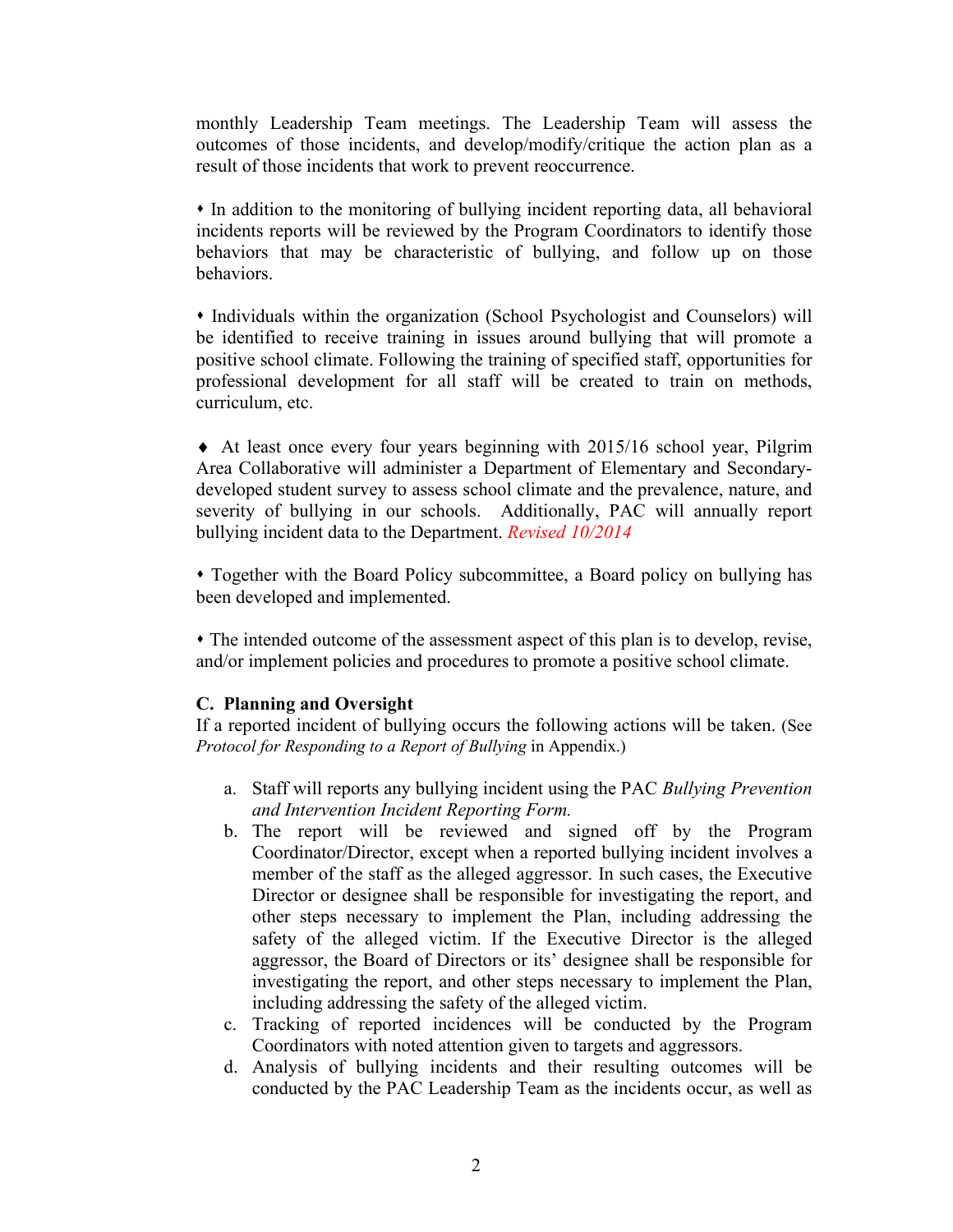in bi-monthly leadership meetings. During the review process consideration will given to the need for action and prevention plans and/or supports for the needs of targets and aggressors.

- e. Professional development will be provided by PAC staff training in positive school climate, bullying identification and prevention techniques. Information will be shared with all staff at the first staff meeting in September of each school year. Subsequent trainings will take place either in further staff meetings or classroom meetings.
- f. The Program Coordinators will manage implementation of the bullying curriculum.
- g. Should the development or implementation of any portion of this plan affect the Board approved Policy Prohibiting Bullying the Executive Director will bring it to the attention of the Board policy subcommittee or the Board for consideration.
- h. As a result of the bullying plan and policy, the student handbook has been modified.
- i. Parents will be notified of opportunities for training through their sending school district. Individual parent trainings may be provided by PAC as part of an action plan following an incident of bullying.

## **D. Priority Statements**

The Pilgrim Area Collaborative (PAC) expects that all members of the PAC community treat each other in a civil manner with respect for individual differences. PAC is committed to providing all students with a safe learning environment that is free from bullying and cyberbullying. This commitment is an integral part of our comprehensive efforts to promote learning, and to prevent and eliminate all forms of bullying and other harmful and disruptive behavior that can impede the learning process.

We recognize that certain students may be more vulnerable to become targets of bullying, harassment, or teasing based on actual or perceived characteristics, including race, color, religion, ancestry, national origin, sex, socioeconomic, status, homelessness, academic status, gender identity or expression, physical appearance, or sensory, disability, or by association with a person who has or is perceived to have one or more of these characteristics. PAC teams will discuss bullying at each team meeting and will address on the IEP in goals and objectives as necessary, or under Additional Information. All PAC students participate in a anti-bully and/or social thinking curriculum. *Revised 10/2014.*

The PAC will not tolerate any unlawful or disruptive behavior, including any form of bullying, cyberbullying, or retaliation, in our school buildings, on school grounds, or in school related activities. We will promptly investigate all reports and complaints of bullying, cyberbullying, and retaliation, and take prompt action to end that behavior and restore the target's sense of safety. We will support this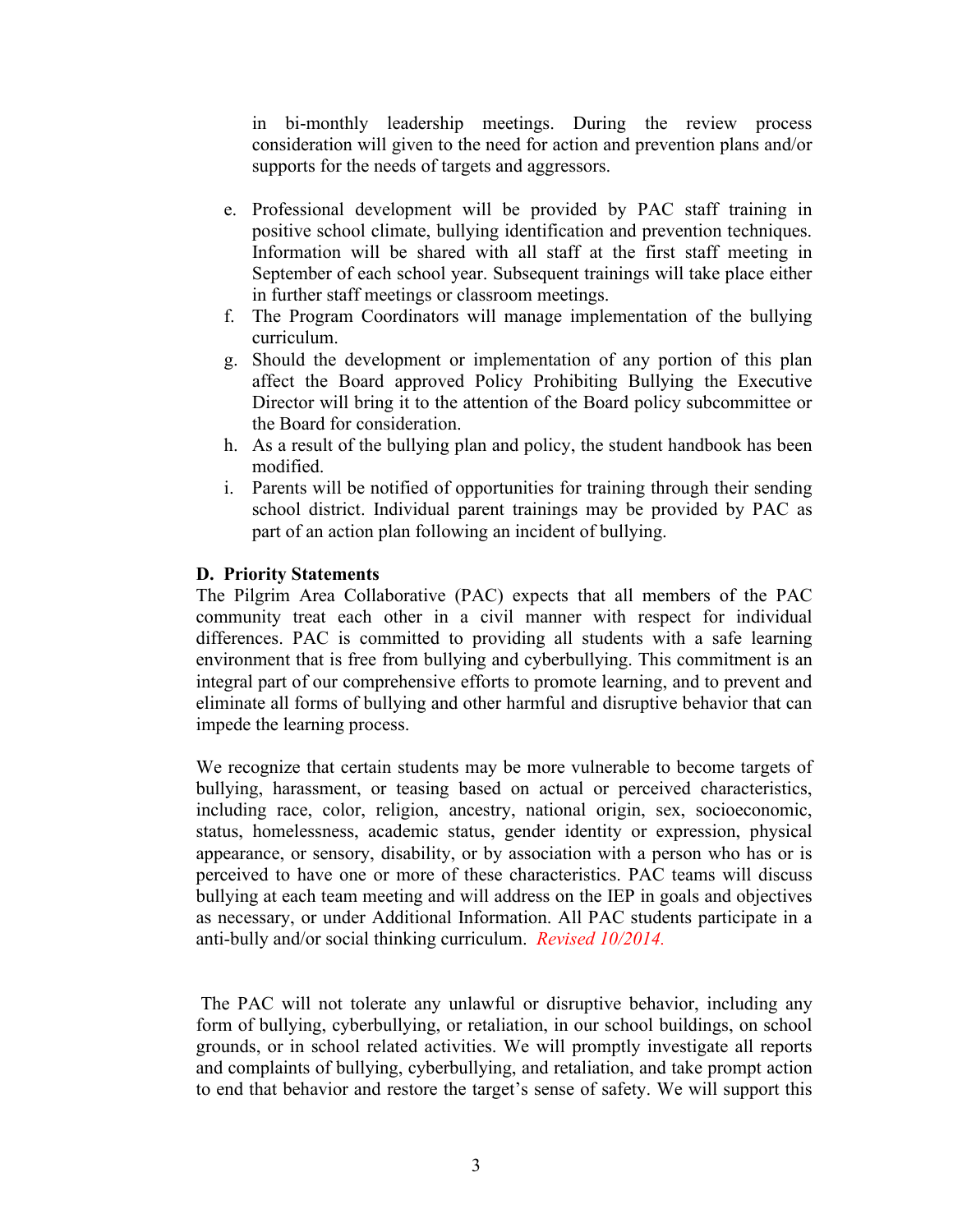commitment in all aspects of our school community including curricula, instructional programs, staff development, extracurricular activities, and parent or guardian involvement.

## **II. TRAINING and PROFESSIONAL DEVELOPMENT**

### **A. Annual Staff Training**

The PAC will provide annual training on bullying prevention and intervention in the September all-staff meeting. This training will include, but not limited to:

- definitions of bullying and cyberbullying;
- reference to the location of bullying curricula in the staff handbook;
- steps the program coordinator/director will take upon receipt of a report of bullying or retaliation.

Staff members hired after the start of the school year will receive a copy of the staff handbook which denotes information regarding bullying and the curriculum.

#### **B. Ongoing professional development.**

Professional development will be offered to staff to build the skills of staff members to prevent, identify, and respond to bullying. This training will be site based and delivered through staff meetings and/or classroom meetings by the two identified PAC adjustment counselors and the School Psychologist who received training on the subject matter. The content of the trainings will include the following:

Developmentally appropriate strategies to prevent bullying.

 Developmentally appropriate strategies for immediate, effective interventions to stop bullying incidents.

 Information regarding the complex interaction and power differential that can take place between and among an aggressor, target, and witnesses to the bullying.

 Research findings on bullying, including information about specific categories of students who have been shown to be particularly at risk for bullying in the school environment.

- Information on the incidence and nature of cyberbullying; and
- Internet safety issues as they relate to cyberbullying.

Professional development will also address ways to prevent and respond to bullying or retaliation for students with disabilities that must be considered when developing students; IEPs, with particular focus on students with ASD or whose disability affects social skills development. All professional staff will receive written notification from Program Coordinators/Directors at the onset of each school year. As the program coordinators/directors attend all IEP Team meetings, it will be the responsibility of the Program Coordinators along with the Out of District Coordinators to ensure this topic is addressed by the Team and changes are made to the IEP as appropriate and in accordance with input from the Team.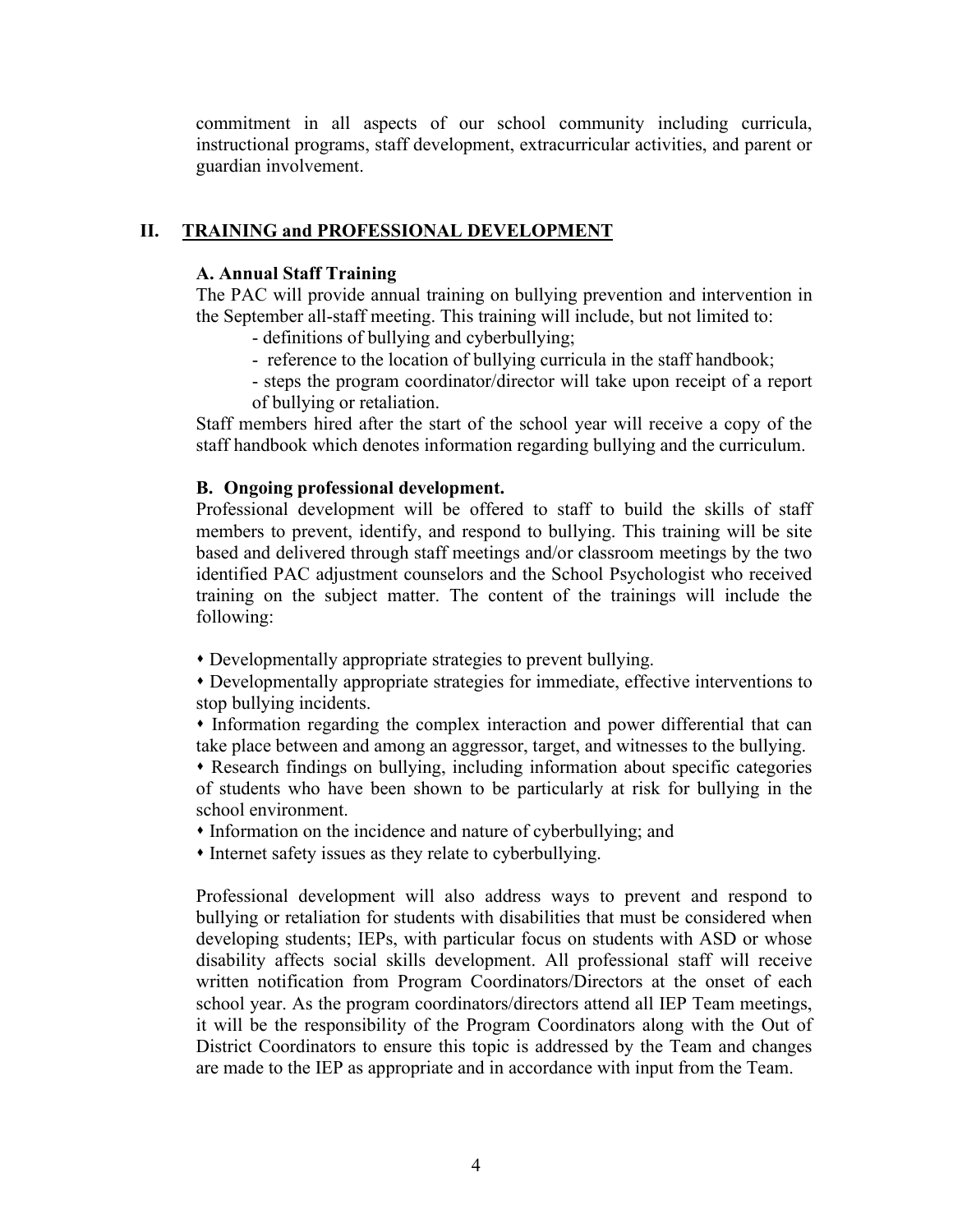## **C. Written notice to staff**

The Board Policy Prohibiting Bullying along with this plan will be available to PAC staff on the PAC website as well as the staff handbook. PAC staff will be notified as such during the annual training to be held at the beginning of each school year.

## **III. ACCESS to RESOURCES and SERVICES**

A key aspect of promoting positive school climates is ensuring that the underlying emotional needs of targets, aggressors, families and others are addressed. If a student has been identified as a target or as an aggressor the following supports will be made available.

## **A. Identifying Resources**

Pilgrim Area Collaborative educational programs offer support to students in a protected environment with small class sizes (4-10 students) with a high teacher to student ratio (1:2 in the elementary, middle and high school classes). All staff are highly trained to work with students with disabilities.

In addition to teaching and therapy staff, students also have access to counseling either through the PAC School Psychologist or through adjustment counselors or social workers assigned to specific programs. Many students who attend PAC programs also receive services through private agencies outside of the Collaborative. Collaborative staff routinely work to solicit releases to directly communicate with outside providers. Should a student require additional counseling or agency resources PAC staff work closely with families to identify need, and to provide community resources.

- PAC has an identified list of resources for families of students with ASD which is available to staff through their Program Coordinators/Directors.
- Built into PAC program are home visits, which may be conducted if parents need additional supports/information.
- Also available to parents, through District request are extensive home services offered through our PACES program.
- Program coordinators/directors will work with families to identify needs and to make connections to outside agencies, either directly or through the sending school district.
- By June 2011, Pilgrim Academy will identify local agency resources, which will be put on the PAC website at [www.pilgrimac.org.](http://www.pilgrimac.org/)

### **B. Counseling and other services.**

As indicated above, counseling services are available for all students in PAC. Should behavioral incident reports or bullying incident reports indicate a need for further counseling supports, the Program Coordinators/Director will make an immediate referral to one of the PAC counselors on staff. Additionally, positive behavioral support plans may be developed or modified based upon incident reporting through the intervention support of the program coordinator/director. It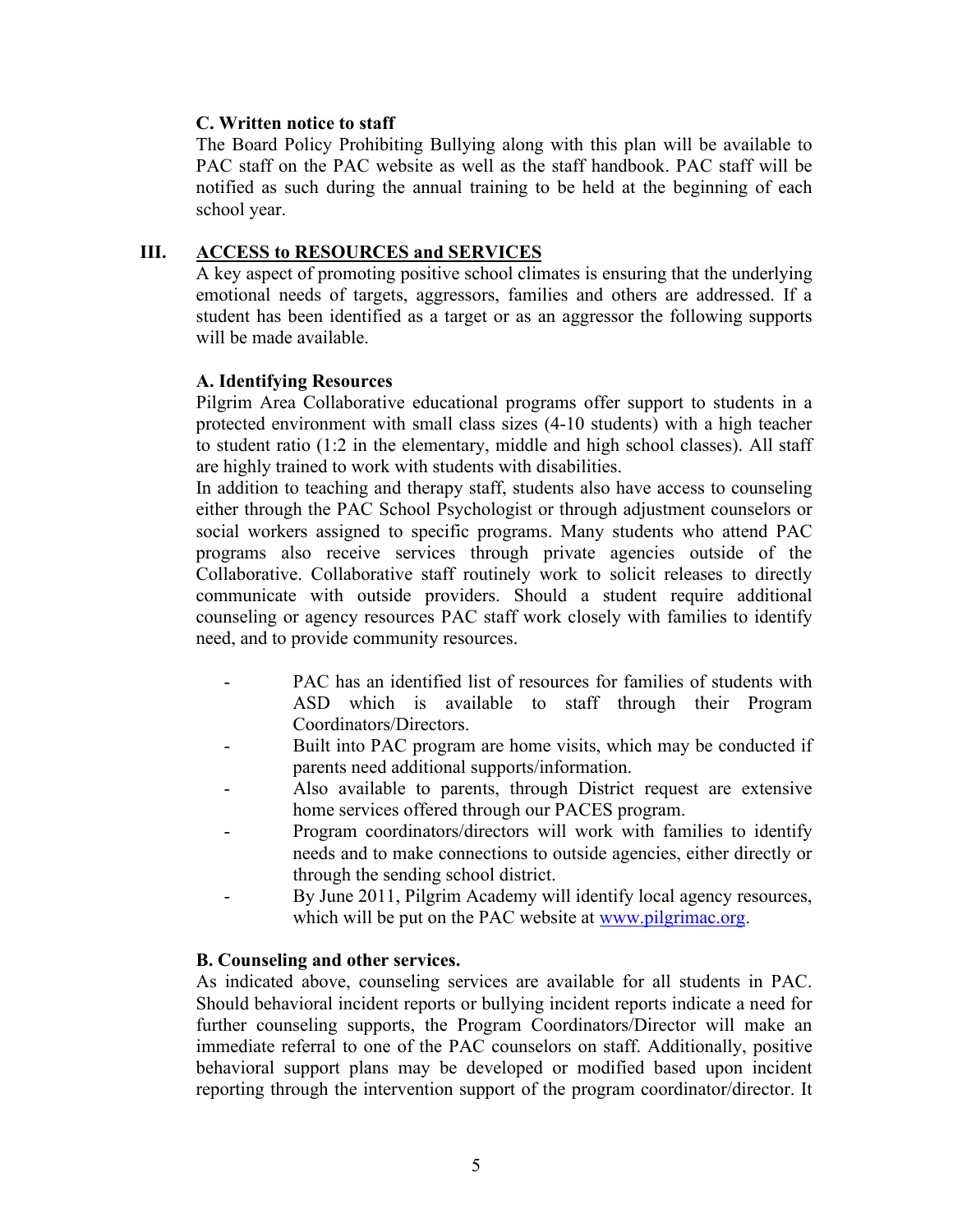is at the discretion of the program coordinator/director, classroom staff, and counselors to develop a plan for involving, teaching parents relative to behaviors.

- Should acts of bullying occur, staff will identify common times students are together and work to separate students whenever possible.
- The identified aggressor will receive increased adult supervision.
- Program coordinators/directors will refer students to counseling as appropriate.
- Counselors, along with Program Coordinators/Directors will work with families to identify an action plan with a built in re-evaluation period.
- The need for a behavior management plan will be assessed and implemented as needed.
- If the bullying behavior becomes a pattern, it will be addressed in the student's IEP.

#### **C. Students with disabilities**

As a special education service provider, the Pilgrim Area Collaborative staff is sensitive to the needs of its students and families. Program Coordinators/Directors have made available to staff the DESE *Technical Assistance Advisory SPED 2011-1: Bullying Prevention and Intervention*. Together with the District Out of District Coordinators Program Coordinators will direct the Team to consider the student's social skills and identify behaviors that affect the student's learning, the learning of others, and the student's ability to interact with others in positive ways.

During the evaluation process, the Team will gather data and information relative to a student's social skills. That data will be used as a source for discussion of potential student supports.

#### **D. Referral to outside services**

Staff will refer students to an outside agency as warranted. The determination will be made on an individual basis.

### **IV. ACADEMIC and NON-ACADEMIC ACTIVITIES**

 The Program Coordinators will monitor instruction on bullying prevention in each grade.

Bullying will be discussed at Team meetings.

 Self-advocacy will be taught to all students at all levels to know their disability and how to have a voice.

#### **A. Specific bullying prevention approaches.**

Bullying prevention curricula will be informed by current research which, among other things, emphasizes the following approaches: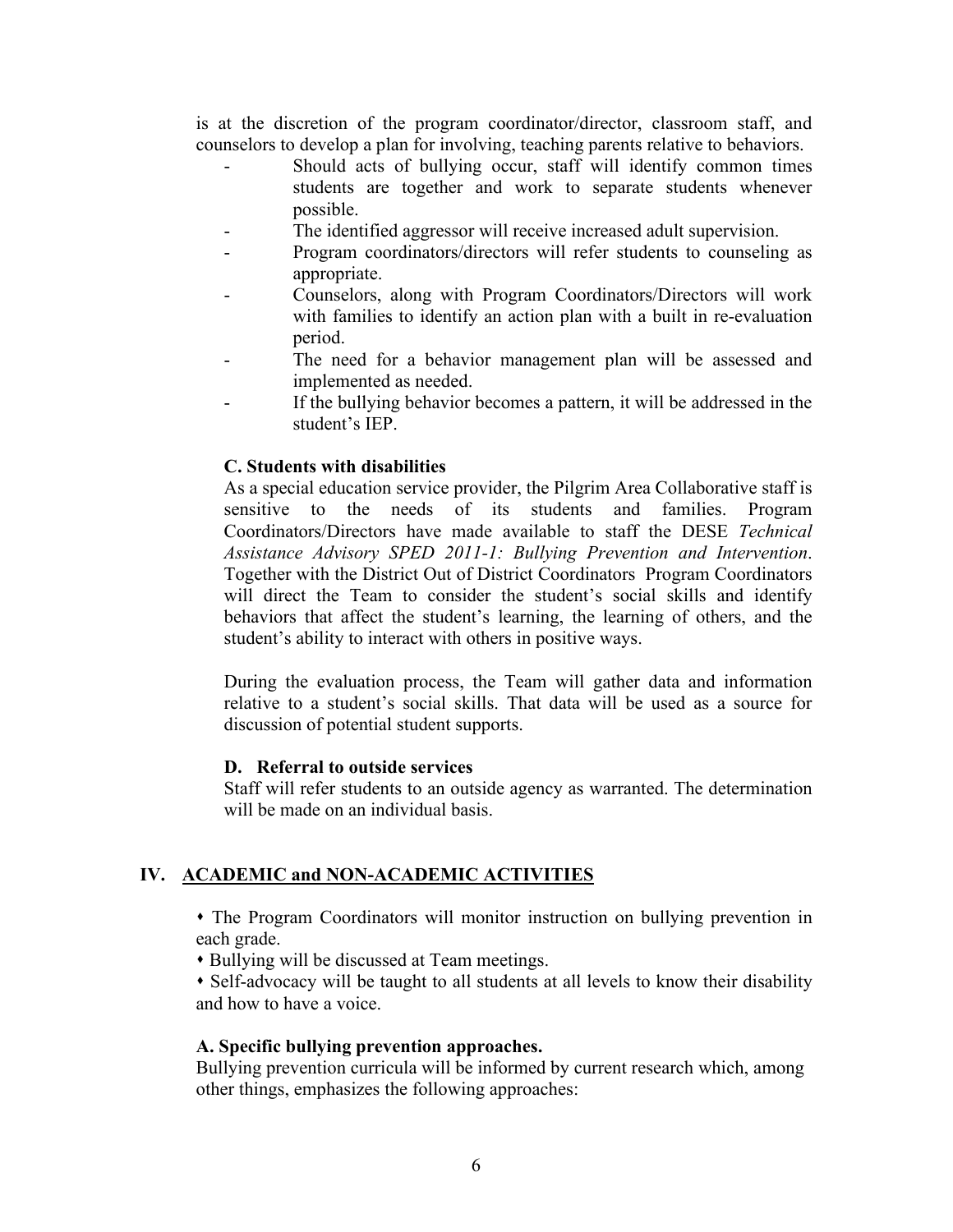using scripts and role plays to develop skills;

 empowering students to take action by knowing what to do when they witness other students engaged in acts of bullying or retaliation, including seeking adult assistance;

 helping students understand the dynamics of bullying and cyberbullying, including the underlying power imbalance;

 emphasizing cyber-safety, including safe and appropriate use of electronic communication technologies;

 enhancing students' skills for engaging in healthy relationships and respectful communications; and

 engaging students in a safe, supportive school environment that is respectful of diversity and difference.

Each year, classroom staff will instruct students in age appropriate and developmentally appropriate language to recognize bullying and to take the necessary steps to respond and report to such acts.

### **B. General teaching approaches that support bullying prevention efforts.**

The following approaches are integral to establishing a safe and supportive school environment. These underscore the importance of our bullying intervention and prevention initiatives:

- setting clear expectations for students and establishing school and classroom routines;
- creating safe school and classroom environments for all students, including for students with disabilities, lesbian, gay, bisexual, transgender students, and homeless students;
- using appropriate and positive responses and reinforcement, even when students require discipline;
- using positive behavioral supports;
- encouraging adults to develop positive relationships with students;
- modeling, teaching, and rewarding pro-social, healthy, and respectful behaviors;
- using positive approaches to behavioral health, including collaborative problem-solving, conflict resolution training, teamwork, and positive behavioral supports that aid in social and emotional development;
- using the Internet safely; and
- supporting students' interest and participation in non-academic and extracurricular activities, particularly in their areas of strength.

## **V. POLICIES and PROCEDURES for REPORTING and RESPONDING to BULLYING and RETALIATION**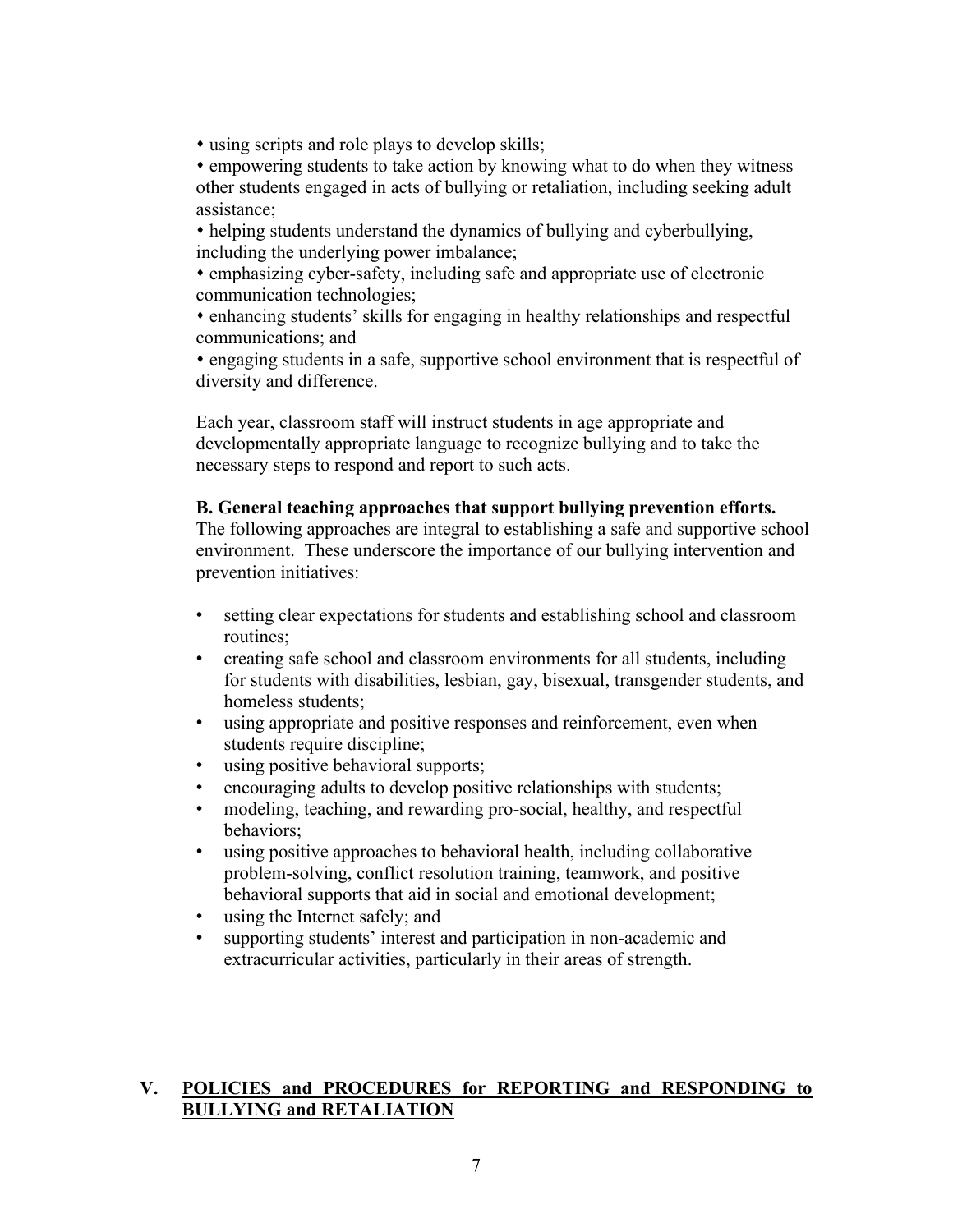## **A. Reporting bullying or retaliation**.

- 1. Reporting by staff. A member of PAC or host school staff, including, but not limited to, an educator, administrator, school nurse, cafeteria worker, custodian, bus driver, athletic coach, advisor to an extracurricular activity or paraprofessional, shall immediately report any instance of bullying or retaliation s/he has witnessed or become aware of to the school principal or designee.
- 2. Reporting by students, parents or guardians, and others. The Pilgrim Area Collaborative expects students, parents/guardians, and others who witness or become aware of an instance of bullying or retaliation involving a student, or school staff to report it to the program coordinator/director or designee. An individual may make an anonymous report of bullying or retaliation, however, no disciplinary action may be taken against a student solely on the basis of an anonymous report. A student who knowingly makes a false accusation of bullying or retaliation shall be subject to disciplinary action.

## **B. Responding to a report of bullying or retaliation.**

1. Safety. Before fully investigating the allegations of bullying or retaliation, the program coordinator/director or designee will take steps to assess the need to restore a sense of safety to the alleged target and/or to protect the alleged target from possible further incidents. Responses to promote safety may include, but not be limited to, creating a personal safety plan; pre-determining seating arrangements for the target and/or the aggressor in the classroom, at lunch, or on the bus; identifying a staff member who will act as a "safe person" for the target; and altering the aggressor's schedule and access to the target. The program coordinator/director or designee will take additional steps to promote safety during the course of and after the investigation, as necessary. Additionally, the program coordinator/director or designee will implement appropriate strategies for protecting from bullying or retaliation a student who has reported bullying or retaliation, a student who has witnessed bullying or retaliation, a student who provides information during an investigation, or a student who has reliable information about a reported act of bullying or retaliation.

- 2. Obligations to notify others.
	- a. Notice to parents or guardians.

The program coordinator/director or designee will notify the parent/guardian of the alleged target and the alleged aggressor of a report of bullying or retaliation once the outcome of an investigation has been determined.

If the alleged target and alleged aggressor attend different schools, the program coordinator/director receiving the report shall inform the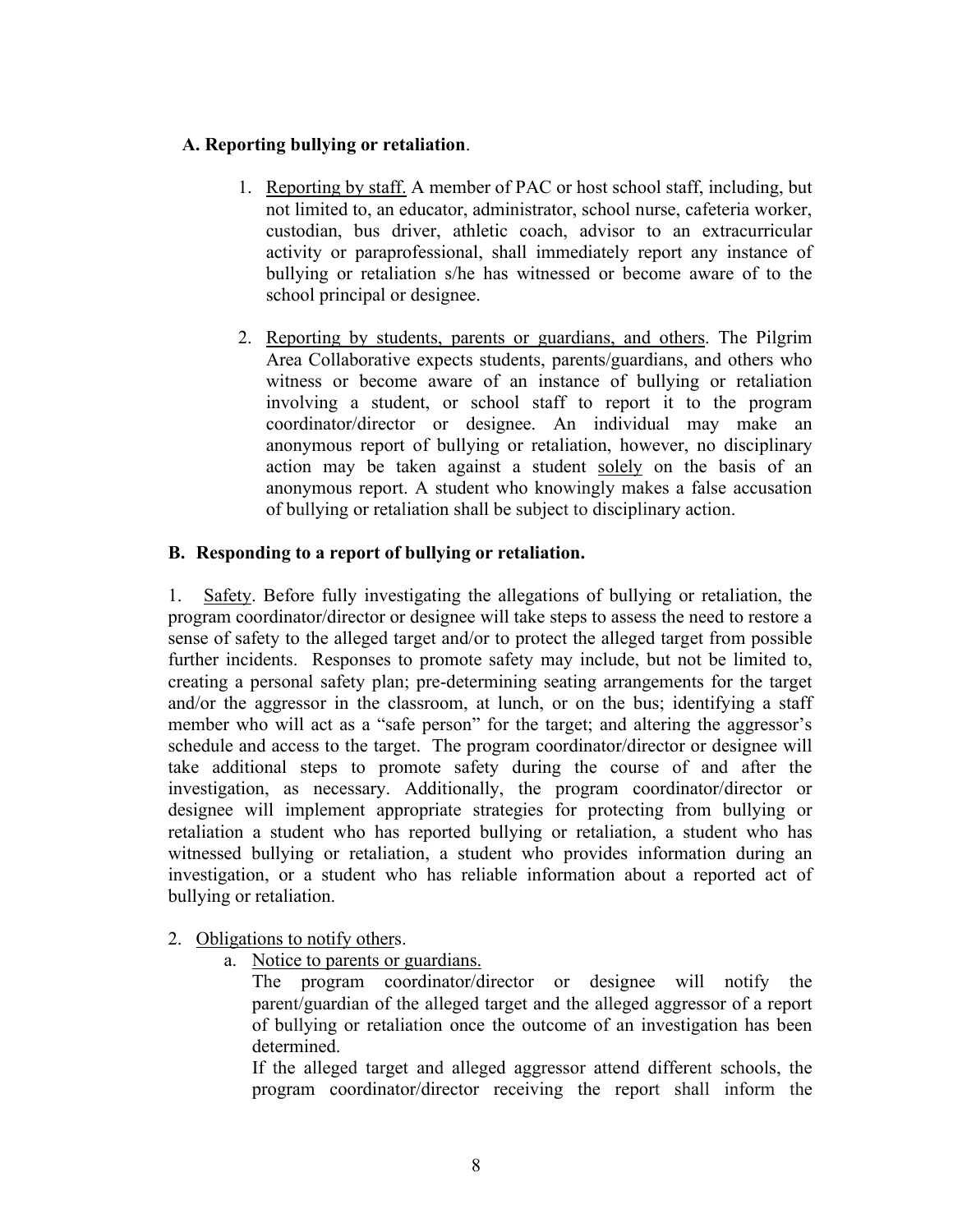principal of the other student's school, who shall notify the student's parents of the report and procedures

b. Notice to another school district.

If an incident of bullying or retaliation involves students from more than one school district, charter school, non-public school, approved private day or residential school or collaborative school and the Pilgrim Area Collaborative is the first to be informed of the bullying or retaliation,

then the Executive Director of the Pilgrim Area Collaborative or designee must, consistent with state and federal law, promptly notify the appropriate administrator of the other school district or school so that both may take appropriate action.

c. Notice to law enforcement.

At any point after receipt of a report of bullying or retaliation, or during or after an investigation, if the PAC program coordinator/director or designee has a reasonable basis to believe that the incident may involve criminal conduct, the PAC program coordinator/director or designee will notify the local law enforcement agency.

In addition, if an incident of bullying or retaliation occurs on school grounds and involves a former student under the age of 21 who is no longer enrolled in a local school district, charter school, non-public school, approved private day or residential school or collaborative school, the Executive Director of the PAC or designee will notify local law enforcement if s/he believes that criminal charges may be pursued.

## **C. Investigation.**

The program coordinator/director or designee in collaboration with host school administration, as warranted, shall investigate promptly a report of bullying or retaliation, giving consideration to all the circumstances at hand, including the nature of the allegations and the ages of the students involved. The following are general guidelines for responding to a report of bullying or retaliation. The guidelines will be adapted as necessary to respond appropriately to the complaint.

Pre-Investigation**:** Even before fully investigating allegations of bullying or retaliation, Collaborative personnel in collaboration with host school administration will consider whether there is a need to take immediate steps to support the alleged target and/or protect the alleged target from further potential incidents of concern. In taking any such action, however, the rights of both the alleged target and alleged aggressor must be considered.

Written statement of the complaint: The investigator will seek to determine the basis of the complaint, gathering information from the complainant, including such matters as: what specifically happened, who committed the alleged acts, who was present or may have information about the events, when the events occurred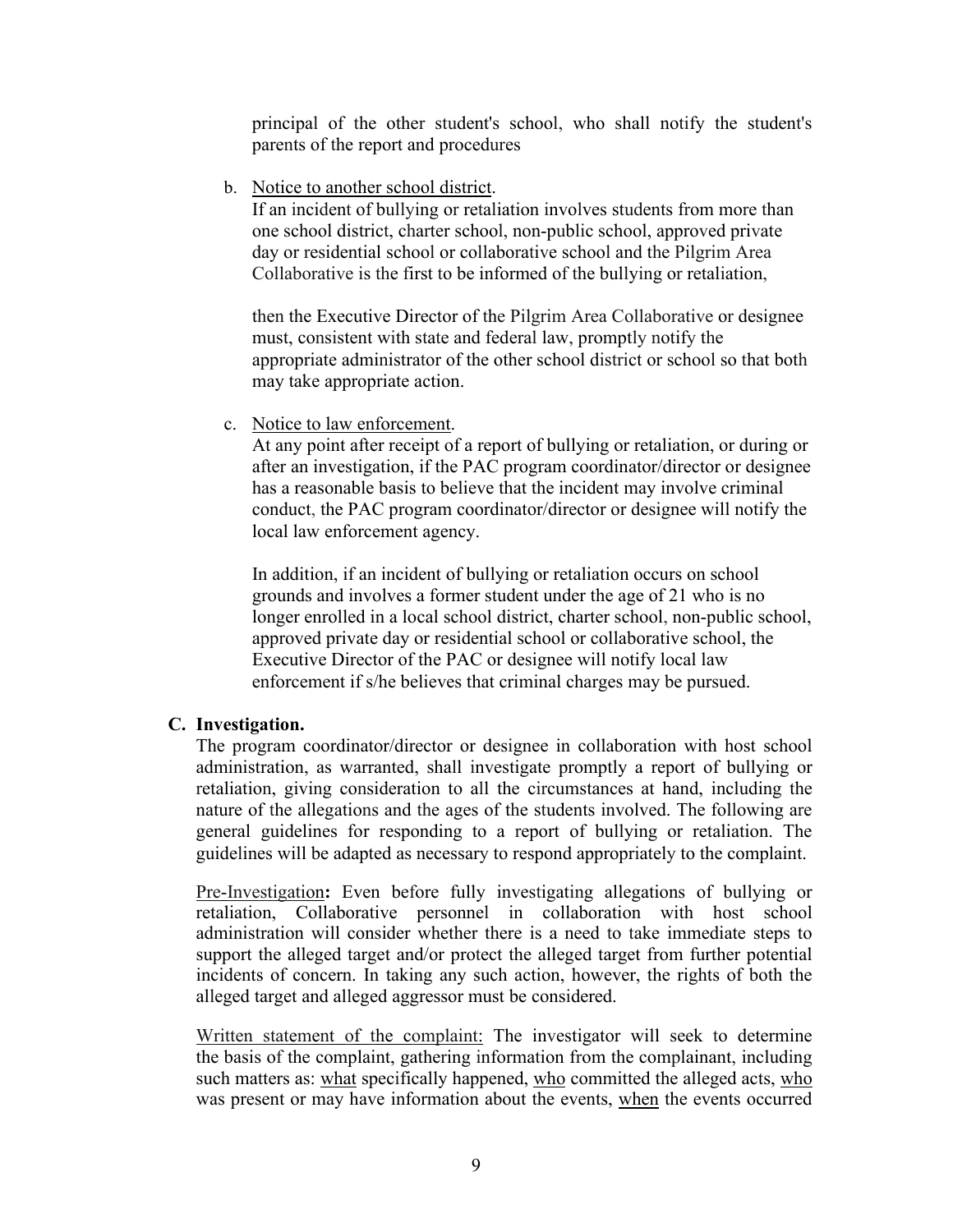(date, time of day), and where the events occurred.

It is helpful to have these facts in writing. If age appropriate, the complainant may be asked to put the complaint in writing and to sign and date it. If the complainant cannot or chooses not to write a complaint, the investigator will record the allegations, read them to the complainant to confirm accuracy, and ask the complainant to sign the document. If the complainant cannot or chooses not to sign, the investigator may sign and date the document her/himself.

Interviews: Once the allegations of the complainant are established, the investigator will gather other evidence, which often involves interviews of the alleged aggressor and/or other witnesses. If appropriate, the investigator should remind the alleged aggressor and witnesses that retaliation against persons whom they believe might have reported the incidents or cooperated with the investigation is strictly prohibited and will result in disciplinary action.

Confidentiality: The confidentiality of the complainant and the other witnesses will be maintained to the extent practicable given the Collaborative's obligation to investigate and address the matter. The names of individuals involved will not be released to other parties.

The Program Coordinator/Director or designee shall inform the parent or guardian of the target about the Department of Elementary and Secondary Education's problem resolution system and the process for accessing that system, regardless of the outcome of the bullying determination. *Revised October, 2014.*

### **D. Determinations.**

The Program Coordinator/Director or designee will make a determination based upon all of the facts and circumstances. If, after investigation, bullying or retaliation is substantiated, the Program Coordinator/Director or designee will take steps reasonably calculated to prevent recurrence and to ensure that the target is not restricted in participating in school or in benefiting from school activities. The Program Coordinator/Director or designee will: 1) determine what remedial action is required, if any, and 2) determine what responsive actions and/or disciplinary action is necessary.

Depending upon the circumstances, the Program Coordinator/Director or designee may choose to consult with the students' teacher(s) and/or school counselor, and the target's or aggressor's parents or guardians, to identify any underlying social or emotional issue(s) that may have contributed to the bullying behavior and to assess the level of need for additional social skills development.

The Program Coordinator/Director or designee will promptly notify the parents or guardians of the target and the aggressor about the results of the investigation and, if bullying or retaliation is found, what action is being taken to prevent further acts of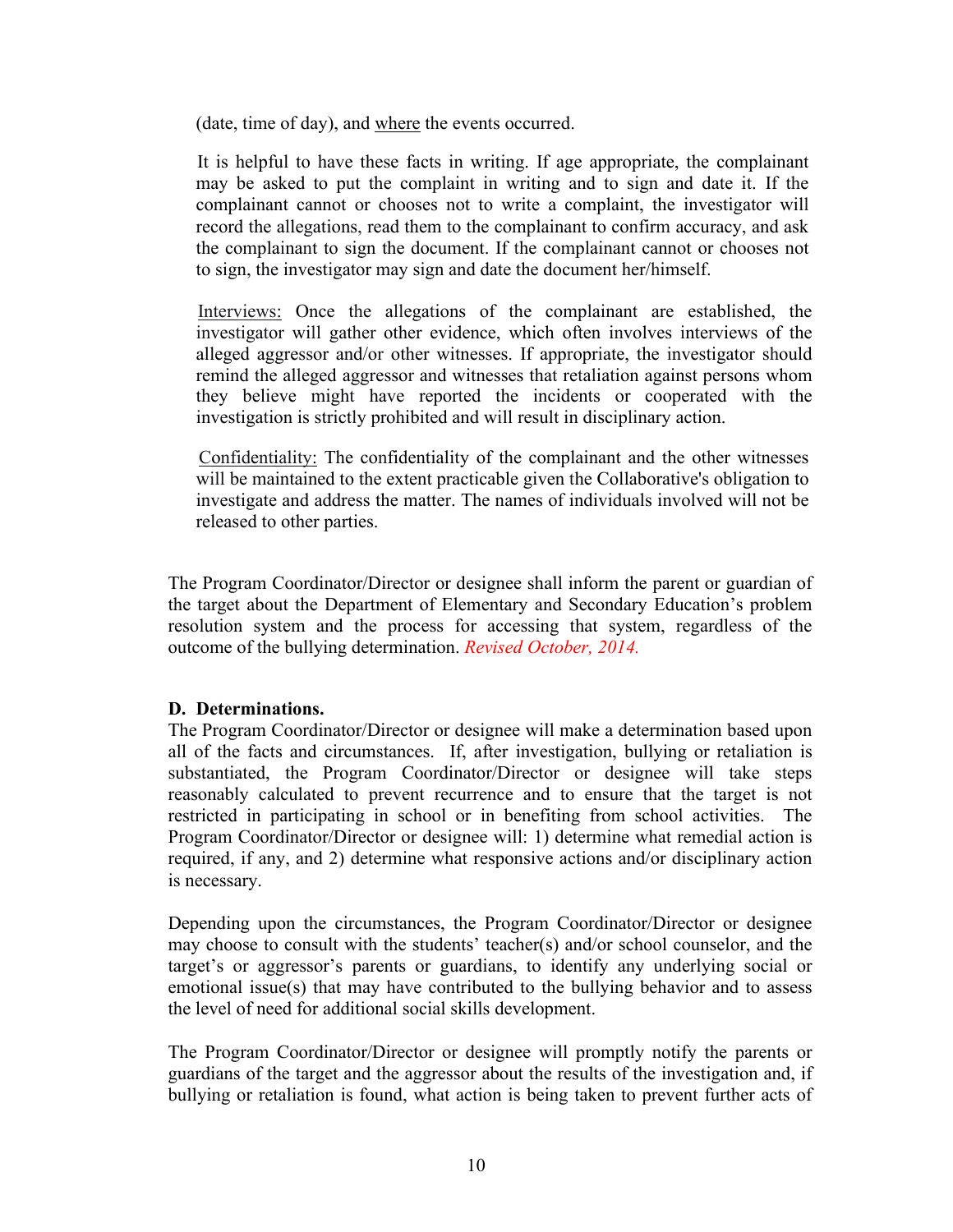bullying or retaliation. All notice to parents must comply with applicable state and federal privacy laws and regulations.

Because of the legal requirements regarding the confidentiality of student records, the Program Coordinator/Director or designee cannot report specific information to the target's parent or guardian about the disciplinary action taken unless it involves a "stay away" order or other directive that the target must be aware of in order to report violations.

## **E. Response to bullying.**

## 1. Teaching Appropriate Behavior Through Skills-building

Upon the Program Coordinator/Director or designee determining that bullying or retaliation has occurred, the law requires that the school or district use a range of responses that balance the need for accountability with the need to teach appropriate behavior. M.G.L. c. 71,  $\S 37O(d)(v)$ . Skill-building approaches that the principal or designee may consider include:

- offering individualized skill-building sessions based on the school's/district's anti-bullying curricula;
- providing relevant educational activities for individual students or groups of students, in consultation with guidance counselors and other appropriate school personnel;
- implementing a range of academic and nonacademic positive behavioral supports to help students understand pro-social ways to achieve their goals;
- meeting with parents and guardians to engage parental support and to reinforce the anti-bullying curricula and social skills building activities at home;
- adopting behavioral plans to include a focus on developing specific social skills; and
- making a referral for evaluation.

## 2. Taking Disciplinary Action

If the Program Coordinator/Director or designee decides that disciplinary action is appropriate, they will notify the following individuals: the Executive Director of the Collaborative; the Special Education Director of the sending district; and if appropriate, the host principal of the building where the student is educated. Discipline will be individually determined on the basis of facts found by the principal or designee, including the nature of the conduct, the age of the student(s) involved, and the need to balance accountability with the teaching of appropriate behavior. Discipline will be consistent with the Plan and with the student's individual behavior plan and/or IEP. An action plan for both the target and the aggressor will be developed, and parents of both the target and the aggressor will be contacted. A redacted incident report is placed in student file

Discipline procedures for students with disabilities are governed by the federal Individuals with Disabilities Education Improvement Act (IDEA), which should be read in cooperation with state laws regarding student discipline.

If the program coordinator/director or designee determines that a student knowingly made a false allegation of bullying or retaliation, that student may be subject to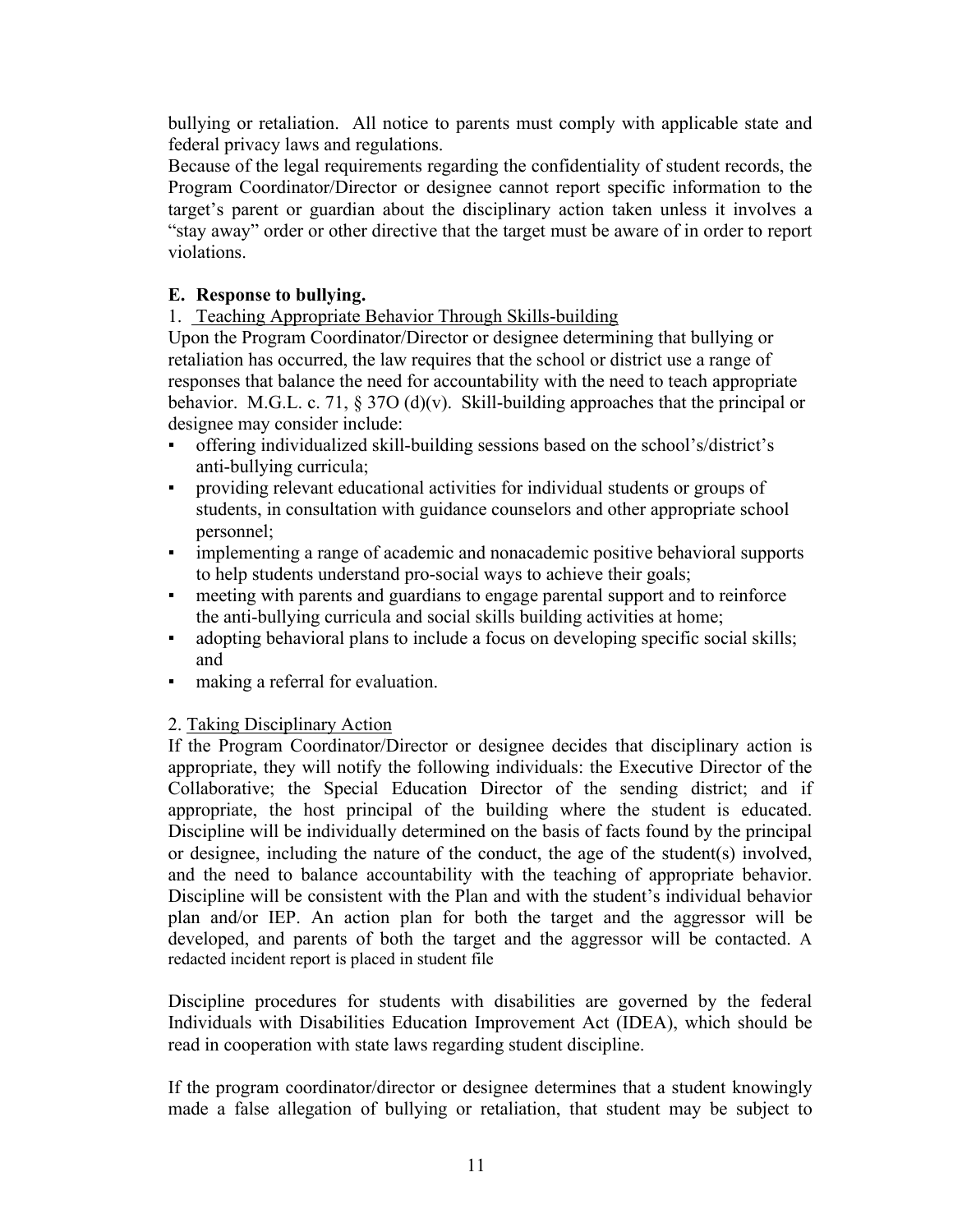disciplinary action, including meeting with the program coordinator or designee. Continued action will result in further consequences specific to the individual.

## 3. Promoting Safety for the Target and Others

The Program Coordinator/Director or designee will consider what adjustments, if any, are needed in the school environment to enhance the target's sense of safety and that of others as well. One strategy that the Program Coordinator/Director or designee may use is to increase adult supervision at transition times and in locations where bullying is known to have occurred or is likely to occur.

Within a reasonable period of time following the determination and the ordering of remedial and/or disciplinary action, the Program Coordinator/Director or designee will contact the target to determine whether there has been a recurrence of the prohibited conduct and whether additional supportive measures are needed. If so, the principal or designee will work with appropriate school staff to implement

them immediately.

## **VI. COLLABORATION with FAMILIES**

- A. Parent education and resources. PAC parents will be eligible to attend local trainings through their sending districts as sponsored by the local PTO, PTA, School Councils, Special Education Parent Advisory Council, or similar organizations. In addition, Individual parent trainings will be provided by PAC on a case specific basis.
- B. Notification requirements. Each year in the beginning of school either through the welcoming packet or the student handbook, PAC will inform parents or guardians of enrolled students about the anti-bullying curricula that are being used. This notice will include information about the dynamics of bullying, including cyberbullying and online safety, as well as the student-related sections of the Plan and the PAC's Internet safety policy. PAC will post the Plan and related information on its website.

## VII. **PROHIBITION AGAINST BULLYING and RETALIATION**

Acts of bullying, which include cyberbullying, are prohibited:

- (i) on school grounds and property immediately adjacent to school grounds, at a school-sponsored or school-related activity, function, or program whether on or off school grounds, at a school bus stop, on a school bus or other vehicle owned, leased, or used by a school district or school; or through the use of technology or an electronic device owned, leased, or used by a school district or school, and
- (ii) at a location, activity, function, or program that is not school-related through the use of technology or an electronic device that is not owned, leased, or used by a school district or school, if the acts create a hostile environment at school for the target or witnesses, infringe on their rights at school, or materially and substantially disrupt the education process or the orderly operation of a school.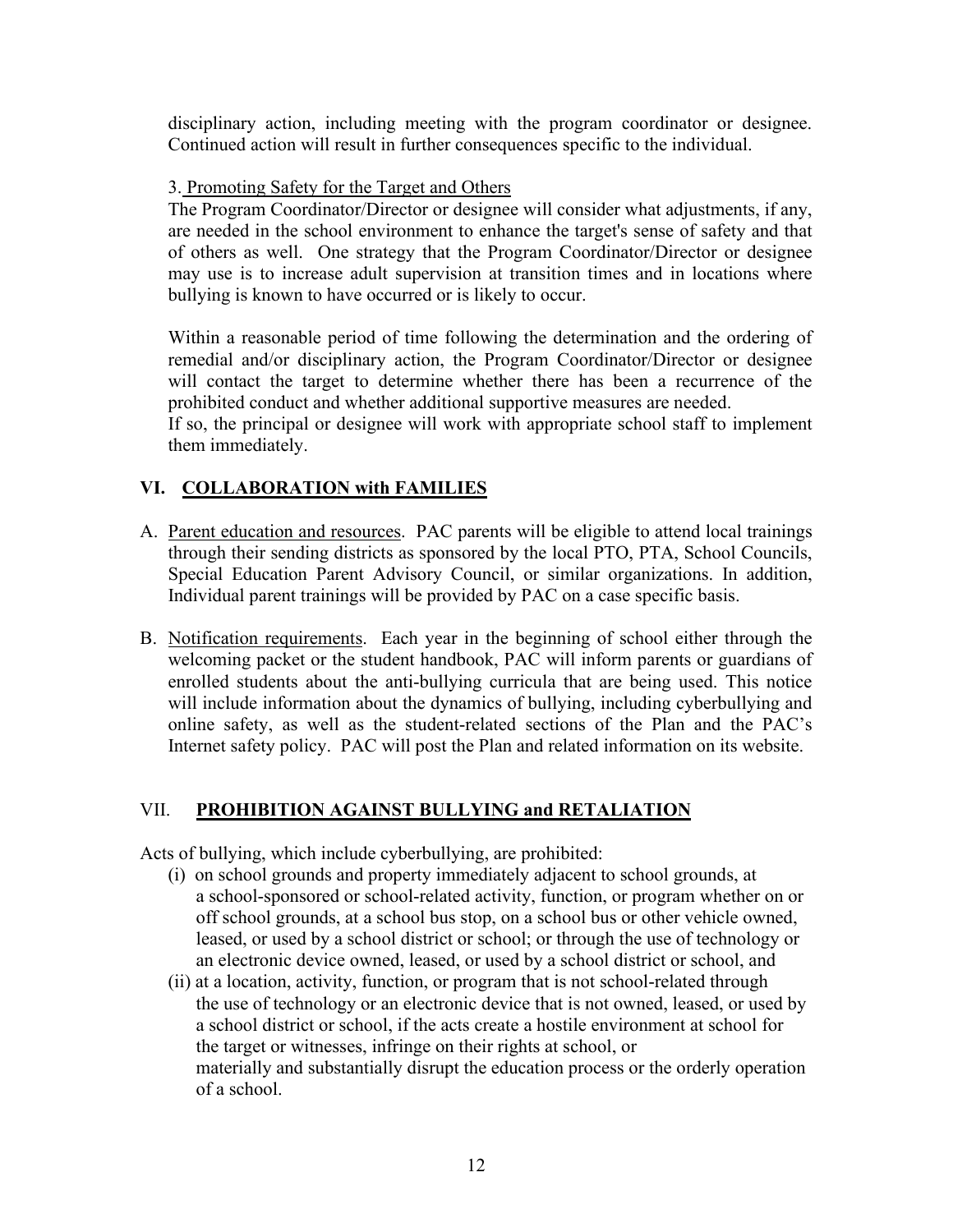Retaliation against a person who reports bullying, provides information during an investigation of bullying, or witnesses or has reliable information about bullying is also prohibited.

As stated in M.G.L. c. 71, § 37O, nothing in this Plan requires the district or school to staff any non-school related activities, functions, or programs.

## **VIII. PROBLEM REOLUTION SYSTEM**

*Chapter 86 of the Acts of 2014 amended Section 37O of chapter 71 of the General Laws to include (g) (v): The Plan shall inform parents or guardians of the target about the Department's problem resolution system and the process for seeking assistance or filing a claim through the problem resolution system. This information will be made available in both hard copy and electronic formats:*

Any parent wishing to file a claim/concern or seeking assistance outside of the district may do so with the Department of Elementary and Secondary Education Program Resolution System (PRS). That information can be found at: [http://www.doe.mass.edu/pqa,](http://www.doe.mass.edu/pqa) emails can be sent to [compliance@doe.mass.edu](mailto:compliance@doe.mass.edu) or individuals can call 781-338-3700. *Revised October, 2014.*

## **IX. DEFINITIONS**

Aggressor is a student, or staff member who engages in bullying, cyberbullying, or retaliation.

Bullying, as defined in M.G.L. c. 71, § 37O, is the repeated use by one or more students, or by a member of a school staff including, but not limited to, an educator, administrator, school nurse, cafeteria worker, custodian, bus driver, athletic coach, advisor to an extracurricular activity, or paraprofessional of a written, verbal, or electronic expression or a physical act or gesture or any combination thereof, directed at a target that:

- i. causes physical or emotional harm to the target or damage to the target's property;
- ii. places the target in reasonable fear of harm to himself or herself or of damage to his or her property;
- iii. creates a hostile environment at school for the target;
- iv. infringes on the rights of the target at school; or
- v. materially and substantially disrupts the education process or the orderly operation of a school.

Cyberbullying, is bullying through the use of technology or electronic devices such as telephones, cell phones, computers, and the Internet. It includes, but is not limited to, email, instant messages, text messages, and Internet postings. See M.G.L. c. 71, § 37O for the legal definition of cyberbullying.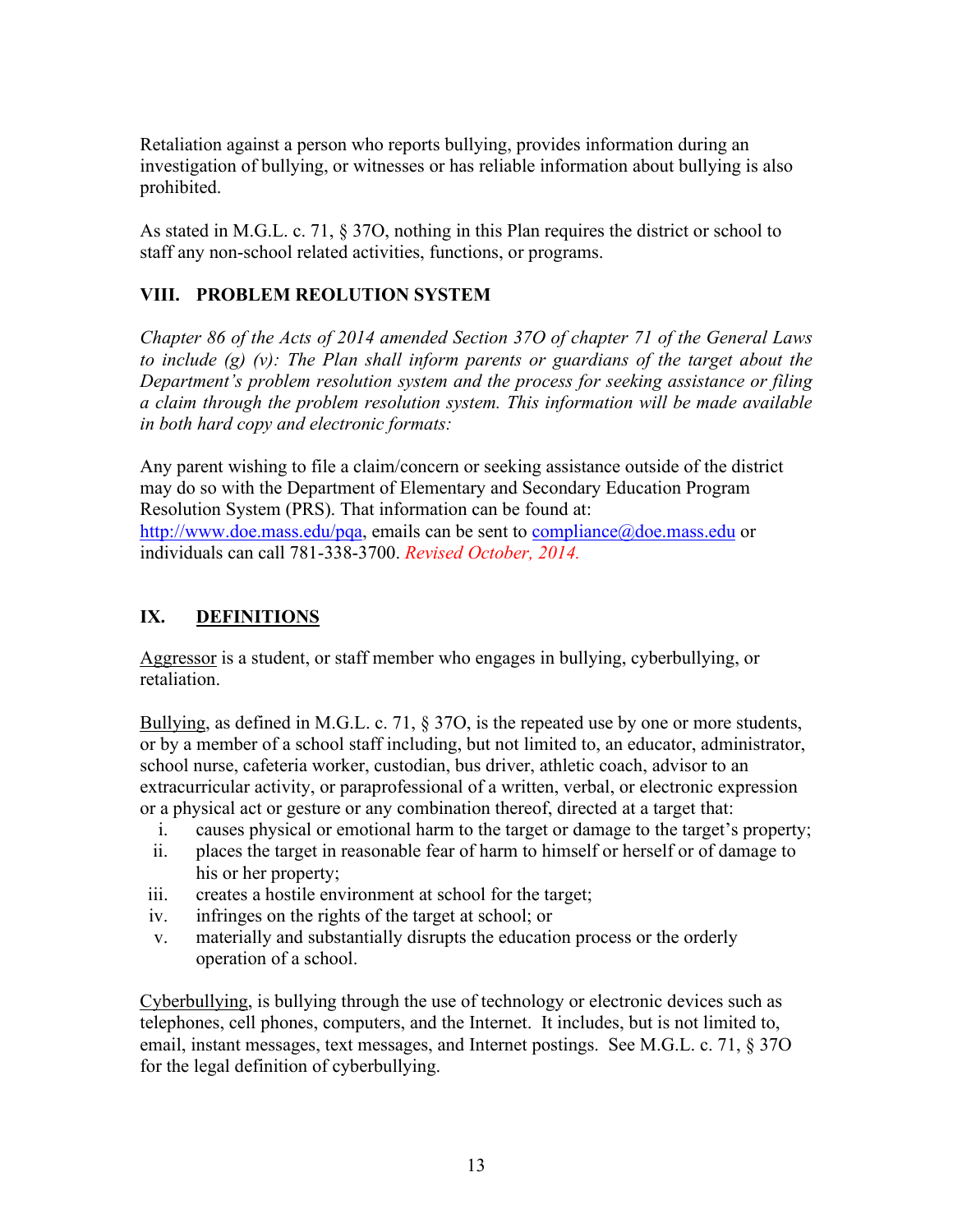Hostile environment, as defined in M.G.L. c. 71, § 37O, is a situation in which bullying causes the school environment to be permeated with intimidation, ridicule, or insult that is sufficiently severe or pervasive to alter the conditions of a student's education.

Retaliation is any form of intimidation, reprisal, or harassment directed against a student who reports bullying, provides information during an investigation of bullying, or witnesses or has reliable information about bullying.

Staff includes, but is not limited to, educators, administrators, counselors, school nurses, cafeteria workers, custodians, bus drivers, athletic coaches, advisors to extracurricular activities, support staff, or paraprofessionals.

Target is a student against whom bullying, cyberbullying, or retaliation has been perpetrated.

## **X. RELATIONSHIP to OTHER LAWS**

Consistent with state and federal laws, and the policies of the school or district, no person shall be discriminated against in admission to a public school of any town or in obtaining the advantages, privilege and courses of study of such public school on account of race, color, sex, religion, national origin, or sexual orientation. Nothing in the Plan prevents the school or district from taking action to remediate discrimination or harassment based on a person's membership in a legally protected category under local, state, or federal law, or school or district policies.

In addition, nothing in the Plan is designed or intended to limit the authority of the school or district to take disciplinary action or other action under M.G.L. c. 71, §§ 37H or 37H½, other applicable laws, or local school or district policies in response to violent, harmful, or disruptive behavior, regardless of whether the Plan covers the behavior.

**Appendix:**

**Bullying Incident Report Form Bullying Incident Investigation Form Protocol for Responding to a Report of Bullying Timeline Policy Prohibiting Bullying**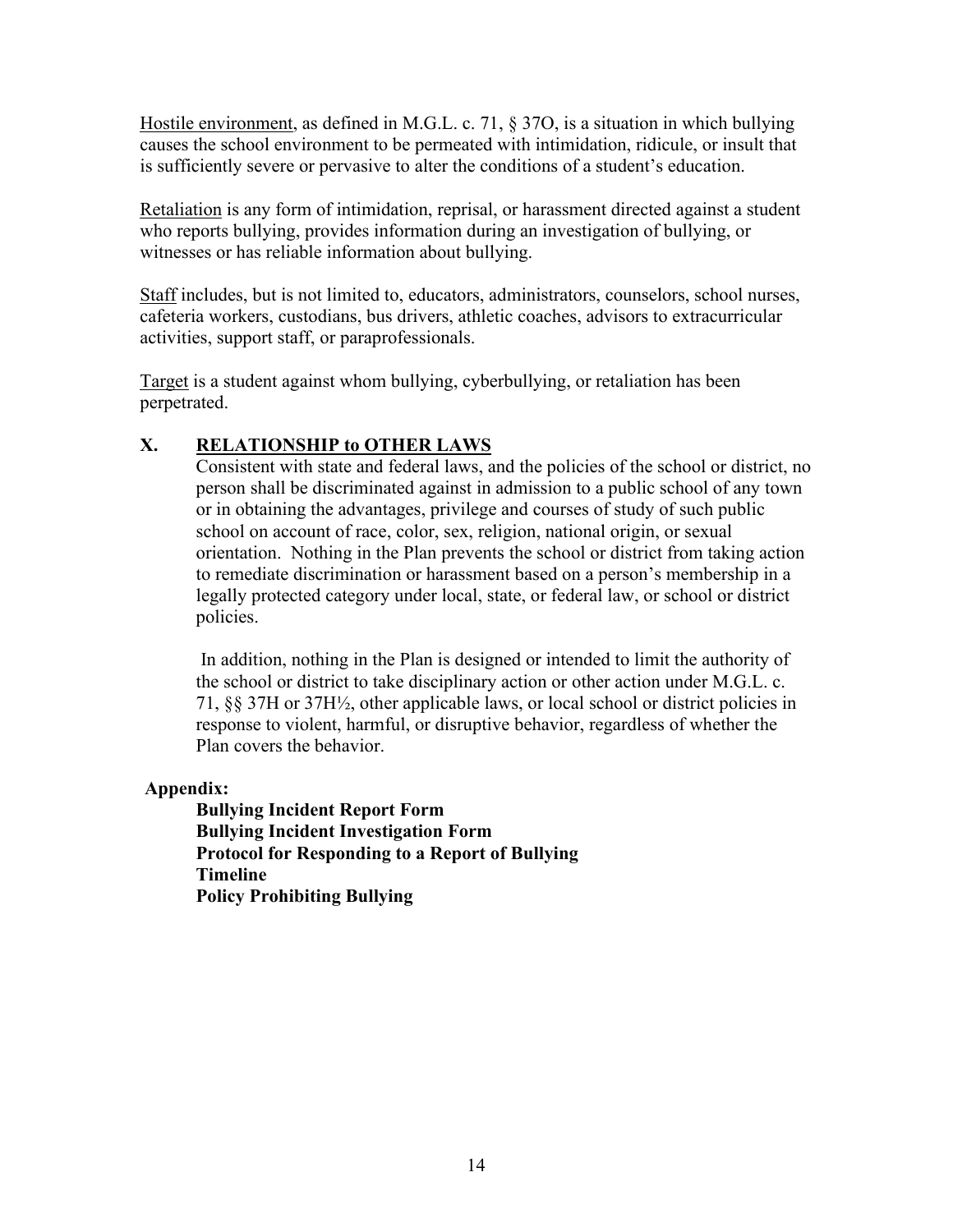## **Pilgrim Area Collaborative Bullying Prevention & Intervention**

## **Incident Reporting Form**

| 1. Name of Reporter/Person Filing the Report:<br>(Note: Reports may be made anonymously, but no disciplinary action will be taken against an alleged aggressor solely on the<br>basis of an anonymous report.)         |  |  |
|------------------------------------------------------------------------------------------------------------------------------------------------------------------------------------------------------------------------|--|--|
| 2. Check whether you are the:<br>Target of the behavior $\Box$<br>Reporter (not the target) $\Box$                                                                                                                     |  |  |
| 3. Check whether you are a:<br>$\Box$ Student                                                                                                                                                                          |  |  |
| □ Administrator □ Other (specify) ______________________<br>$\Box$ Parent                                                                                                                                              |  |  |
|                                                                                                                                                                                                                        |  |  |
|                                                                                                                                                                                                                        |  |  |
|                                                                                                                                                                                                                        |  |  |
| 5. If staff member, state your school or work site: ____________________________                                                                                                                                       |  |  |
| 6. Information about the Incident:                                                                                                                                                                                     |  |  |
|                                                                                                                                                                                                                        |  |  |
|                                                                                                                                                                                                                        |  |  |
|                                                                                                                                                                                                                        |  |  |
|                                                                                                                                                                                                                        |  |  |
|                                                                                                                                                                                                                        |  |  |
|                                                                                                                                                                                                                        |  |  |
| 7. Witnesses (List people who saw the incident or have information about it):                                                                                                                                          |  |  |
|                                                                                                                                                                                                                        |  |  |
|                                                                                                                                                                                                                        |  |  |
|                                                                                                                                                                                                                        |  |  |
|                                                                                                                                                                                                                        |  |  |
| Describe the details of the incident (including names of people involved, what occurred, and what each person<br>8.<br>did and said, including specific words used). Please use additional space on back if necessary. |  |  |
| Date: ______________<br>(Note: Reports may be filed anonymously.)                                                                                                                                                      |  |  |
| Forward this form to the appropriate PAC Program Coordinator as soon as possible.                                                                                                                                      |  |  |
|                                                                                                                                                                                                                        |  |  |
| FOR ADMINISTRATIVE USE ONLY                                                                                                                                                                                            |  |  |
| <b>PAC PROGRAM COORDINATOR</b>                                                                                                                                                                                         |  |  |
| Date Received:<br><u> </u>                                                                                                                                                                                             |  |  |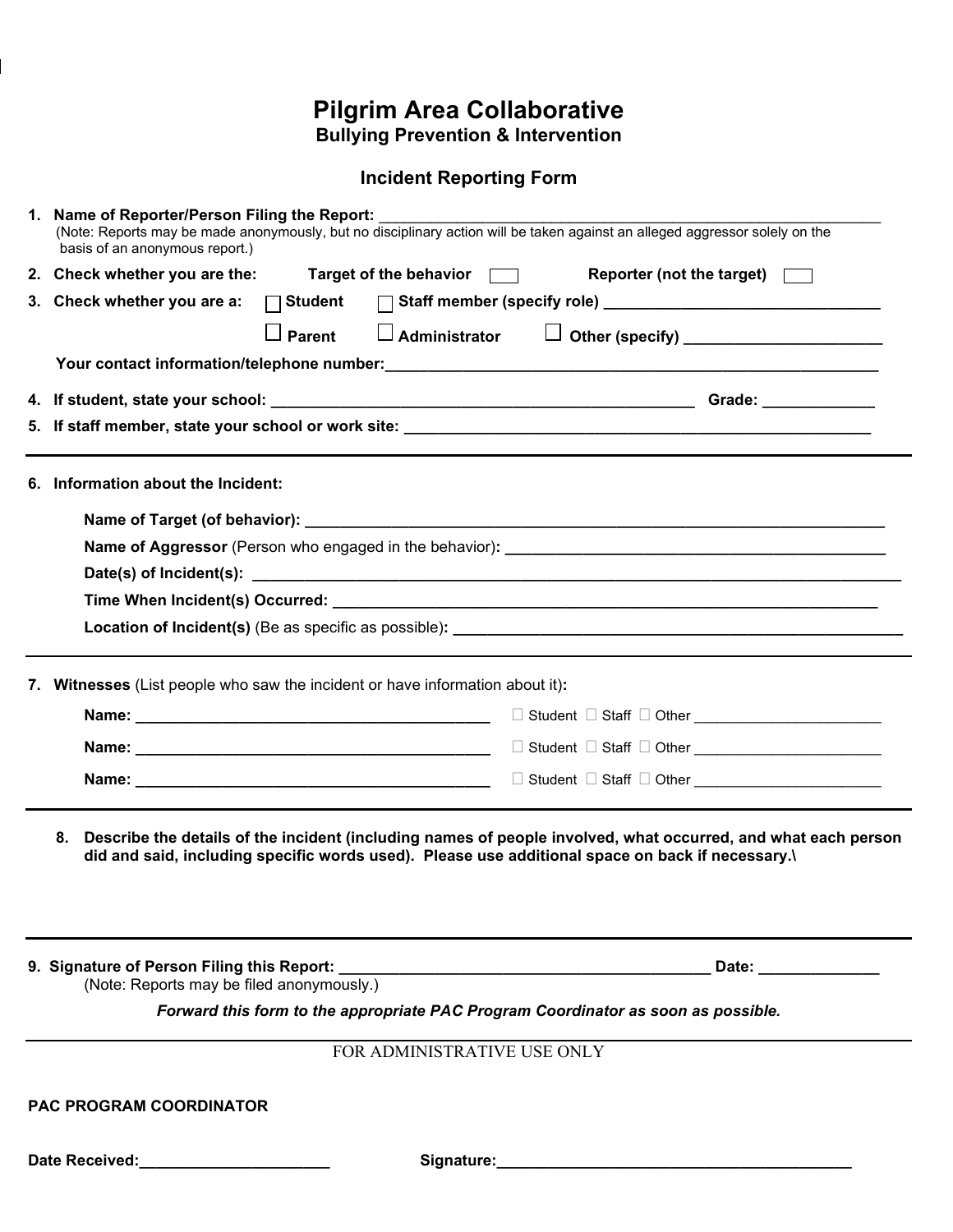# **Pilgrim Area Collaborative**

**Bullying Prevention & Intervention** 

## **Investigation Form**

| <b>INVESTIGATION</b>                                                                                               |                                     |  |
|--------------------------------------------------------------------------------------------------------------------|-------------------------------------|--|
| Interviews:<br>2.                                                                                                  |                                     |  |
| $\Box$ Interviewed aggressor                                                                                       |                                     |  |
| $\Box$ Interviewed target                                                                                          |                                     |  |
| $\Box$ Interviewed witnesses                                                                                       |                                     |  |
|                                                                                                                    |                                     |  |
| 3. Any prior documented Incidents by the aggressor? $\square$ Yes $\square$ No                                     |                                     |  |
| If yes, have incidents involved target or target group previously?                                                 | $\Box$ Yes<br>$\Box$ No             |  |
| Any previous incidents with findings of BULLYING, RETALIATION?                                                     | $\Box$ Yes<br>$\Box$ No             |  |
| 4. Summary of Investigation: Please use additional paper and attach to this document                               |                                     |  |
| <b>CONCLUSIONS FROM THE INVESTIGATION</b>                                                                          |                                     |  |
| 1. Finding of bullying or retaliation:<br>$\Box$ YES<br>$\Box$ NO                                                  |                                     |  |
| $\Box$ Bullying                                                                                                    |                                     |  |
| $\Box$ Retaliation                                                                                                 |                                     |  |
| 2. Contacts:                                                                                                       |                                     |  |
| $\square$ Target's parent/guardian Date: _______________ $\square$ Aggressor's parent/guardian Date: _____________ |                                     |  |
| □ District Equity Coordinator (DEC) Date: ________________ □ Law Enforcement Date: _______________                 |                                     |  |
| 3. Action Taken:                                                                                                   |                                     |  |
| $\Box$ Loss of Privileges<br>$\Box$ Detention $\Box$ STEP referral $\Box$ Suspension                               |                                     |  |
|                                                                                                                    |                                     |  |
|                                                                                                                    |                                     |  |
| Follow-up with Target: scheduled for _____________________________ Initial and date when completed: _________      |                                     |  |
| Follow-up with Aggressor: scheduled for _________________________ Initial and date when completed: ________        |                                     |  |
| <b>FINAL REPORT</b>                                                                                                |                                     |  |
| Report forwarded to: _____ PAC Program Coordinator - Name: ______________________                                  | Date:___________                    |  |
|                                                                                                                    | Date: __________                    |  |
|                                                                                                                    | Date:__________<br>Date:___________ |  |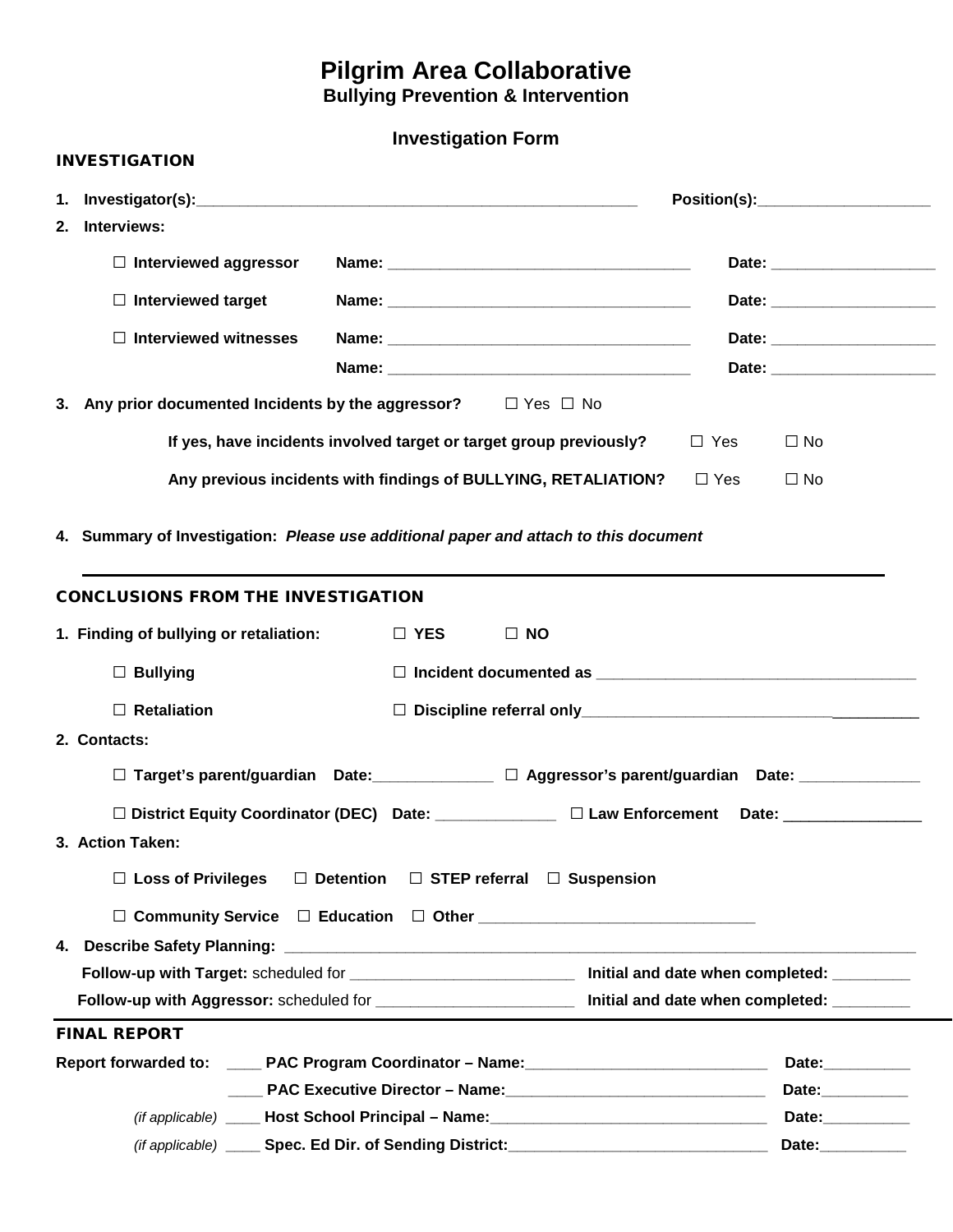# **PILGRIM AREA COLLABORATIVE**

## **Protocol for Responding to a Report of Bullying**

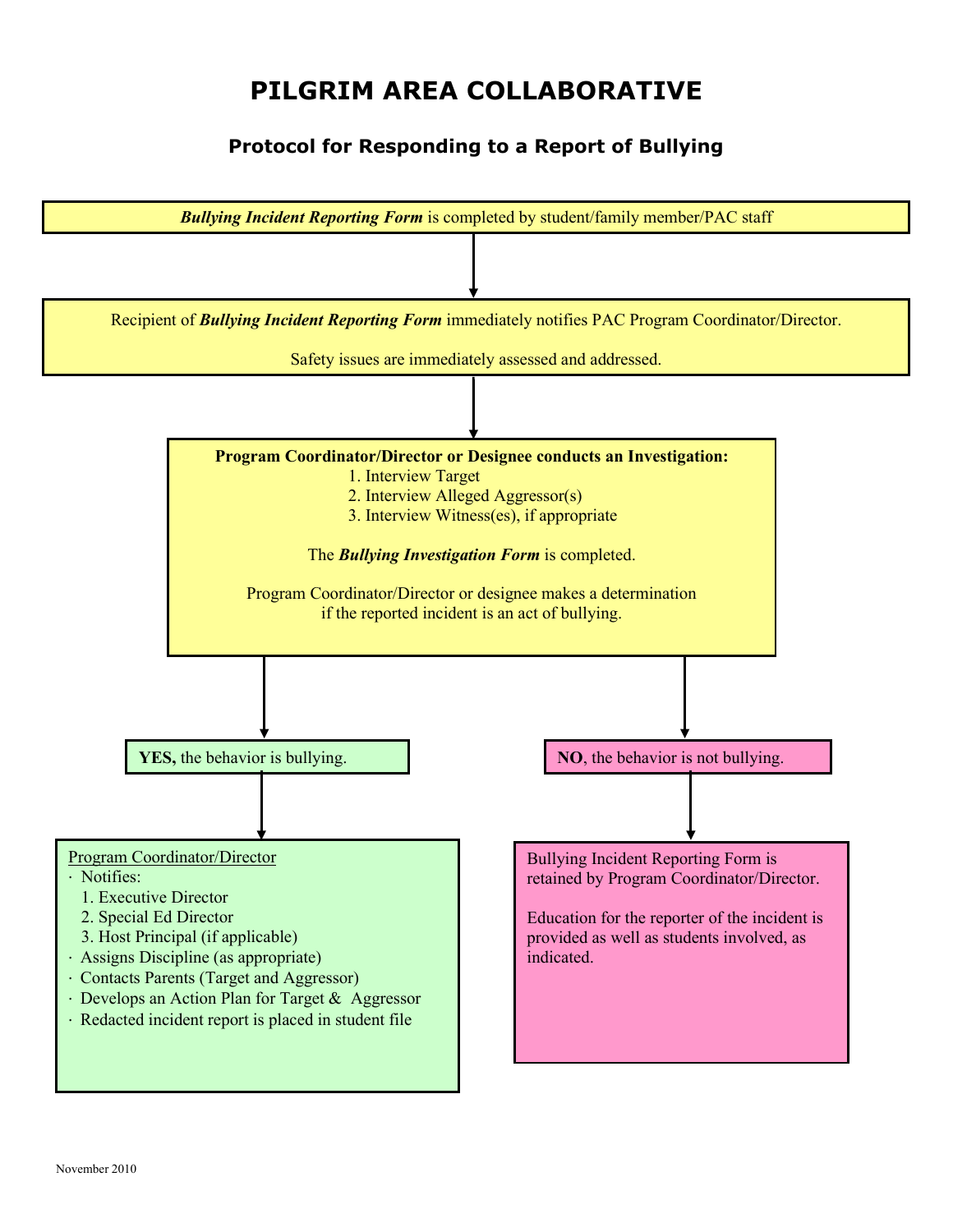## **POLICY PROHIBITING BULLYING**

The Pilgrim Area Collaborative (PAC) is committed to providing our students equal educational opportunities, and a safe learning environment where students are free from bullying and cyber-bullying and the effects thereof.

Acts of bullying and cyber-bullying are prohibited:

- (i) on school grounds, property immediately adjacent to school grounds, at a schoolsponsored or school-related activity, function or program whether on or off school grounds, at a school bus stop, on a school bus or other vehicle owned, leased or used by the school district; or through the use of technology or an electronic device owned, leased or used by the school district and;
- (ii) at a location, activity, function or program that is not school-related, or through the use of technology or an electronic device that is not owned, leased or used by the school district, if the acts create a hostile environment at school for the target or infringes on the rights of the target at school or materially and substantially disrupts the education process or the orderly operation of a school.

Retaliation against a person who reports bullying, provides information during an investigation of bullying, or witnesses or has reliable information about bullying also is prohibited.

#### **A. Definitions**

Aggressor is a student or staff member who engages in bullying, cyber-bullying, or retaliation.

Bullying, as defined in M.G.L. c.71, s. 370, is the repeated use by one or more students or by a member of a school staff including, but not limited to, an educator, administrator, school nurse, cafeteria worker, custodian, bus driver, athletic coach, advisor to an extracurricular activity or paraprofessional, of a written, verbal, or electronic expression or a physical act or gesture or any combination thereof, directed at a target that:

(i) causes physical or emotional harm to the target or damage to the target's

property;

| (ii)  | places the target in reasonable fear of harm to himself or of      |
|-------|--------------------------------------------------------------------|
|       | damage to his property;                                            |
| (iii) | creates a hostile environment at school for the target;            |
| (iv)  | infringes on the rights of the target at school; or                |
| (v)   | materially and substantially disrupts the education process or the |
|       | orderly operation of a school.                                     |

Bullying may include conduct such as physical intimidation or assault, including intimidating an individual into taking an action against his/her will; oral or written threats; teasing; putdowns; namecalling; stalking; threatening looks, gestures, or actions; cruel rumors; false accusations; and social isolation.

Cyber-bullying**,** as defined in M.G.L. c 71, s. 370 is bullying through the use of technology or any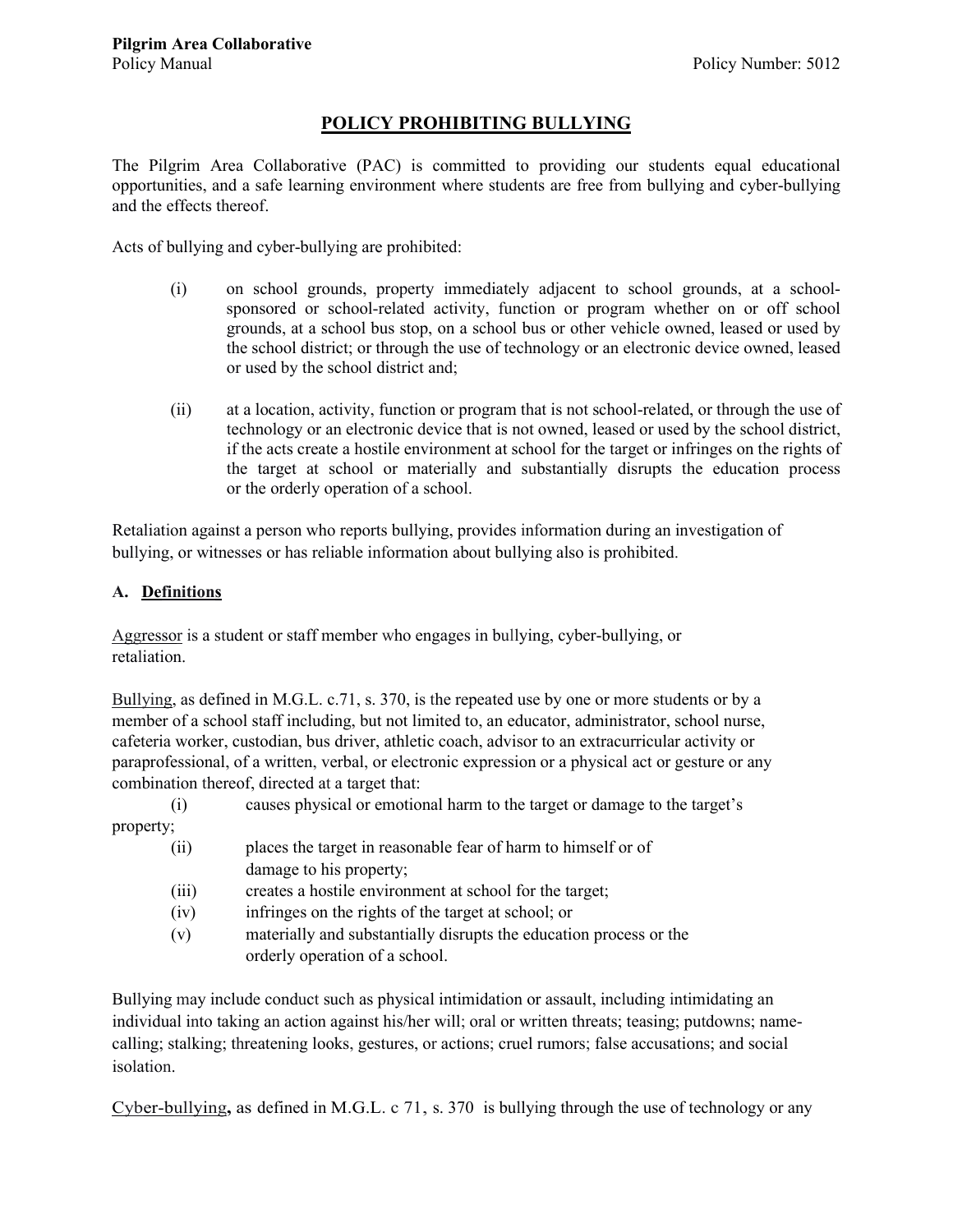electronic communication, which shall include, but not be limited to, any transfer of signs, signals, writing, images, sounds, data or intelligence of any nature transmitted in whole or in part by a wire, radio, electromagnetic, photo electronic or photo optical system, including, but not limited to, electronic mail, internet communications, instant messages or facsimile communications. Cyber-bullying also includes:

(i) the creation of a web page or blog in which the creator assumes the identity of another person; (ii) the knowing impersonation of another person as the author of posted content or Messages, if the creation or impersonation creates any of the conditions enumerated above in clauses (i) to  $(v)$ , inclusive, of the definition of bullying; and

(iii) the distribution by electronic means of a communication to more than one person or the posting of material on an electronic medium that may be accessed by one or more persons, if the distribution or posting creates any of the conditions enumerated above in clauses (i) to (v), inclusive, of the definition of bullying.

Cyber-bullying may include conduct such as sending derogatory, harassing or threatening email messages, instant messages, or text messages; creating websites that ridicule, humiliate, or intimidate others; and posting on websites or disseminating embarrassing or inappropriate pictures or images of others.

Hostile Environment, as defined in M.G.L. c. 71, s. 370, is a situation in which bullying causes the school environment to be permeated with intimidation, ridicule or insult that is sufficiently severe or pervasive to alter the conditions of a student's education.

Retaliation is any form of intimidation, reprisal, or harassment directed against a person who reports bullying, provides information during an investigation of bullying, or witnesses or has reliable information about bullying.

Target is a student against whom bullying, cyber-bullying or retaliation has been perpetrated.

### **B. Bullying and Retaliation Are Prohibited and Will Lead to Discipline**

The Pilgrim Area Collaborative absolutely prohibits bullying, cyber-bullying and retaliation as defined above. Students who engage in bullying or retaliation will be subject to disciplinary action; however, disciplinary action taken must balance the need for accountability with the need to teach appropriate behavior. The range of disciplinary action includes, but is not limited to, one or more of the following: verbal warnings, written warnings, reprimands, short-term or long-term suspensions, or expulsions from school as determined by PAC administration in collaboration with host school administration as warranted, and subject to applicable procedural requirements. Nothing in this policy is intended to prevent PAC administration from taking disciplinary action against a student for conduct that does not meet the definition of bullying or cyber-bullying, as defined above, but nevertheless is inappropriate for the school environment.

### **C. Reporting Obligations**

Reporting by Staff: A member of PAC or host school staff, including, but not limited to, an educator, administrator, school nurse, cafeteria worker, custodian, bus driver, athletic coach, advisor to an extracurricular activity or paraprofessional, shall immediately report any instance of bullying or retaliation s/he has witnessed or become aware of to the school principal or designee.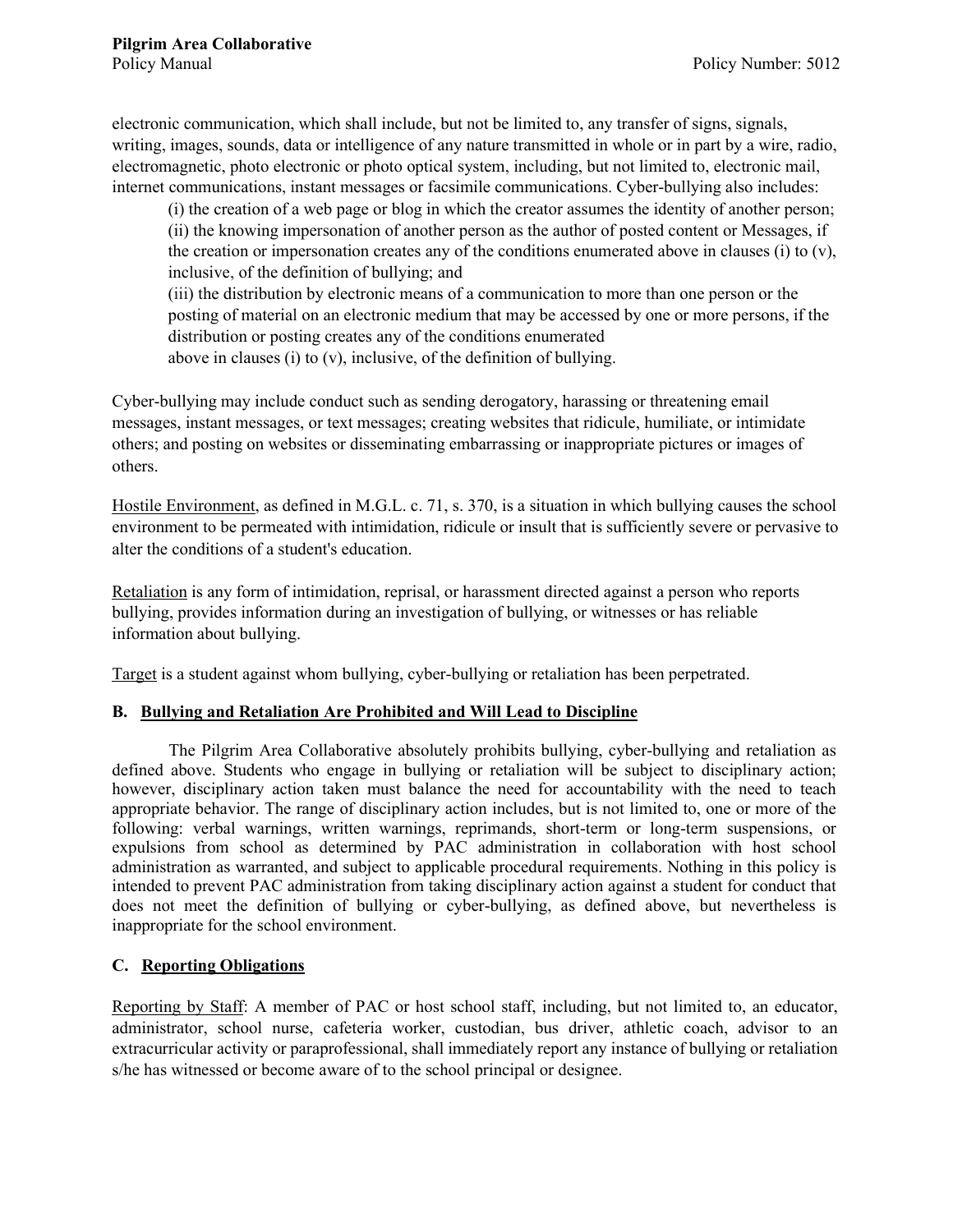Reporting by Students, Parents/Guardians, and Others: The Pilgrim Area Collaborative expects students, parents/guardians, and others who witness or become aware of an instance of bullying or retaliation involving a student to report it to the program coordinator/director or designee. An individual may make an anonymous report of bullying or retaliation; however, no disciplinary action may be taken against a student solely on the basis of an anonymous report. A student who knowingly makes a false accusation of bullying or retaliation shall be subject to disciplinary action.

Reporting to Parents/Guardians**:** The program coordinator/director or designee must promptly notify the parent/guardian of the alleged target and the alleged aggressor of a report of bullying or retaliation and of the school's procedures for investigating the report. If the alleged target and alleged aggressor attend different schools, the program coordinator/director receiving the report shall inform the principal of the other student's school, who shall notify the student's parents of the report and procedures.

Reporting to Local Law Enforcement**:** At any point after receipt of a report of bullying or retaliation, or during or after an investigation, if the PAC program coordinator/director or designee has a reasonable basis to believe that the incident may involve criminal conduct, the PAC program coordinator/director or designee will notify the local law enforcement agency.

In addition, if an incident of bullying or retaliation occurs on school grounds and involves a former student under the age of 21 who is no longer enrolled in a local school district, charter school, non-public school, approved private day or residential school or collaborative school, the Executive Director of the PAC or designee will notify local law enforcement if s/he believes that criminal charges may be pursued.

Reporting to Administrator of Another School District or School: If an incident of bullying or retaliation involves students from more than one school district, charter school, non-public school, approved private day or residential school or collaborative school and the Pilgrim Area Collaborative is the first to be Informed of the bullying or retaliation, then the Executive Director of the Pilgrim Area Collaborative or designee must, consistent with state and federal law, promptly notify the appropriate administrator of the other school district or school so that both may take appropriate action.

### **D. Investigation**

The program coordinator/director or designee in collaboration with host school administration as warranted shall investigate promptly a report of bullying or retaliation, considering all the circumstances at hand, including the nature of the allegations and the ages of the students involved. The following are general guidelines for responding to a report of bullying or retaliation. The guidelines will be adapted as necessary to respond appropriately to the complaint.

Pre-Investigation**:** Even before fully investigating allegations of bullying or retaliation, Collaborative personnel in collaboration with host school administration will consider whether there is a need to take immediate steps to support the alleged target and/or protect the alleged target from further potential incidents of concern. In taking any such action, however, the rights of both the alleged target and alleged aggressor must be considered.

Written statement of the complaint: The investigator will seek to determine the basis of the complaint, gathering information from the complainant, including such matters as: what specifically happened, who committed the alleged acts, who was present or may have information about the events, when the events occurred (date, time of day), and where the events occurred.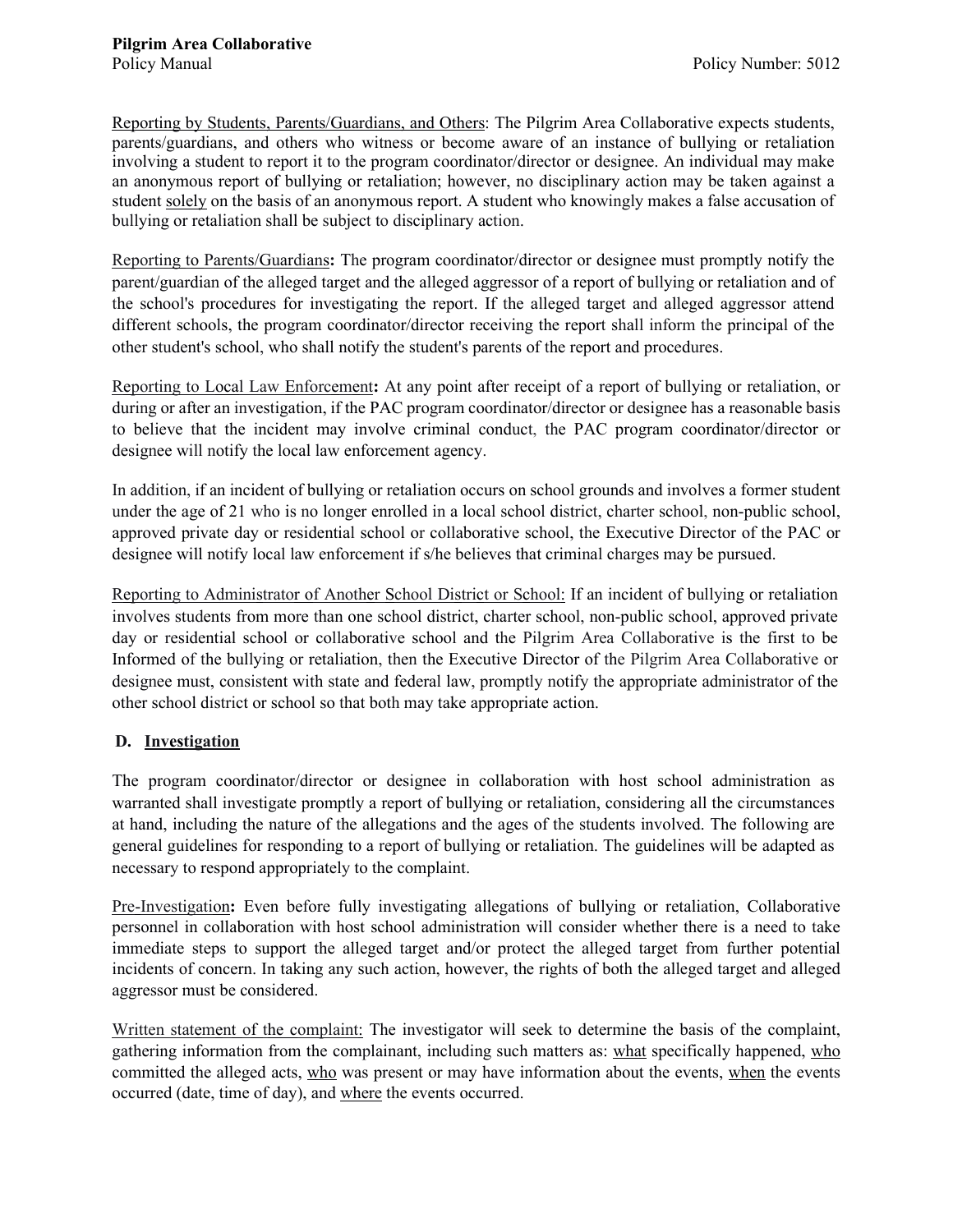It is helpful to have these facts in writing. If age appropriate, the complainant may be asked to put the complaint in writing and to sign and date it. If the complainant cannot or chooses not to write a complaint, the investigator will record the allegations, read them to the complainant to confirm accuracy, and ask the complainant to sign the document. If the complainant cannot or chooses not to sign, the investigator may sign and date the document her/himself.

Interviews: Once the allegations of the complainant are established, the investigator will gather other evidence, which often involves interviews of the alleged aggressor and/or other witnesses. If appropriate, the investigator should remind the alleged aggressor and witnesses that retaliation against persons whom they believe might have reported the incidents or cooperated with the investigation is strictly prohibited and will result in disciplinary action.

Confidentiality: The confidentiality of the complainant and the other witnesses will be maintained to the extent practicable given the Collaborative's obligation to investigate and address the matter.

## **E. Determination**

Collaborative personnel must weigh all of the evidence objectively to determine whether the alleged events occurred and, if they did, whether the events constitute bullying or retaliation. The determination must be based upon all of the facts and circumstances and the perspective of a reasonable person. When applied to children, the "reasonable person" standard is generally "that of a reasonable person of like age, intelligence, and experience under like circumstances." See Ellison v. Brady, 924 F.2d 872 (9th Cir. 1991).

If bullying or retaliation is substantiated, the Collaborative will take steps reasonably calculated to prevent recurrence and ensure that the target is not restricted in participating in school or in benefiting from school activities. As with the investigation, the response will be individually tailored to all of the circumstances, including the nature of the conduct and the age of the students involved. In addition to taking disciplinary action, the following are examples of steps that maybe taken to prevent the recurrence of bullying or retaliation:

(i) Holding parent conferences;

- (ii) Transferring student's classroom or school;
- (iii) Limiting or denying student access to a part, or area, of a school;

(iv) Enhancing adult supervision on school premises;

(v) Excluding from participation in school-sponsored or school-related functions, after-school programs, and/or extracurricular activities;

(vi) Providing relevant educational activities for individual students or

groups of students. Adjustment counselors and others in the school

setting who have been trained in working with students on

interpersonal issues may helpful in providing such programs.

(vii) Personalized Action Plan and directives for future conduct,

including providing the target with a process for reporting any

concerns about future conduct immediately.

It is critical to involve the student in creating an action plan that involves a reporting process that works for that student.

(i) Arranging for communication between the parties, if appropriate, to assist them in resolving issues